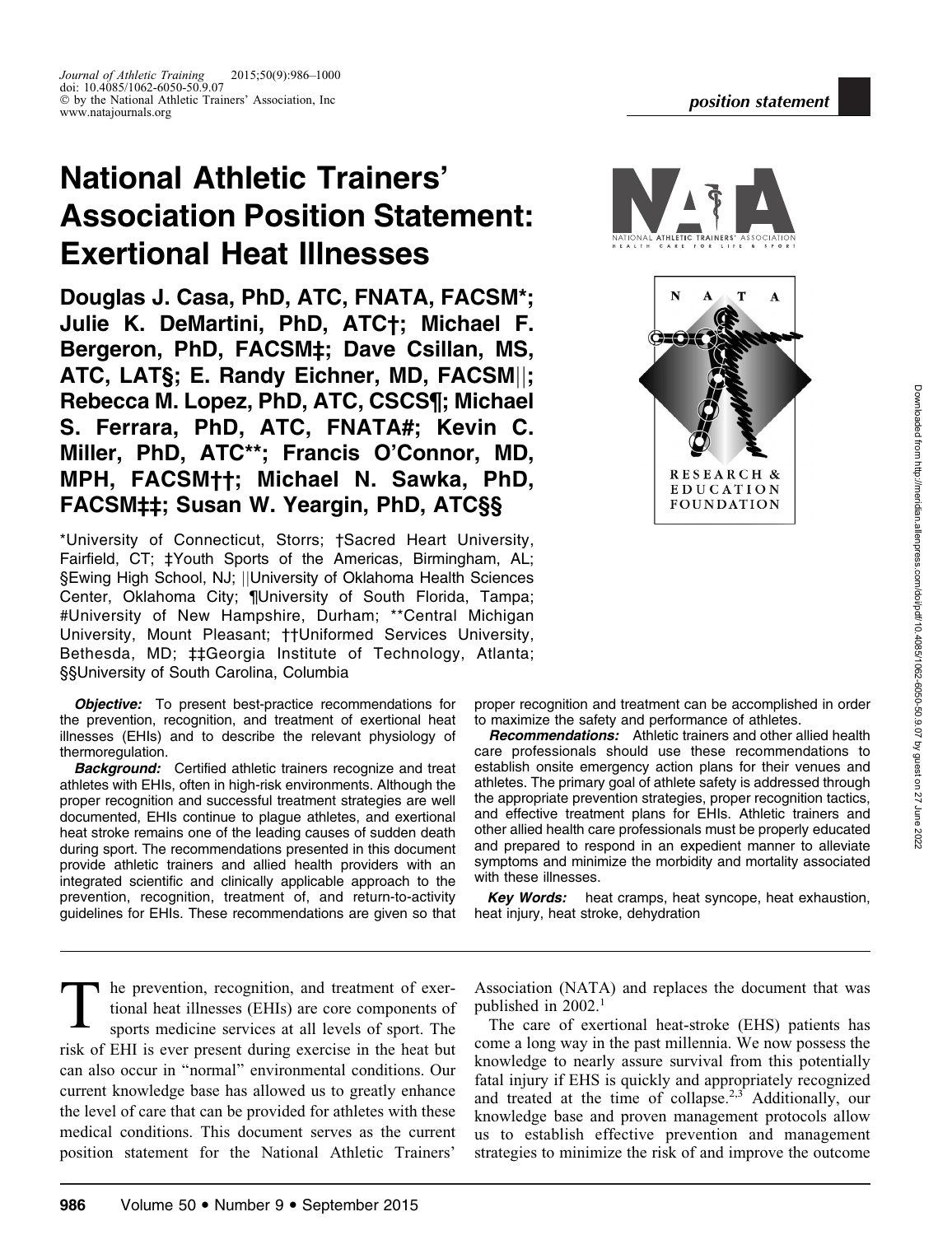from EHS, thereby affecting public health via policy **Exertional Heat Injury** creation and modification.

#### DEFINITIONS OF EHIs

#### Exercise-Associated Muscle Cramps

Exercise-associated muscle cramps (EAMCs) are sudden or sometimes progressively and noticeably evolving, involuntary, painful contractions of skeletal muscle during or after exercise.<sup>4,5</sup> Heat cramps is a popular but technically inappropriate term for a certain category of EAMCs because they are not directly related to an elevated body temperature,5,6 do not readily occur after passive heating at rest, and can present during exercise in warm or even cool<sup>6–</sup> <sup>8</sup> and temperature-controlled conditions,<sup>9</sup> although extensive sweating is typical. The signs and symptoms of incipient EAMCs can be described as *tics*, *twinges*, stiffness, tremors, or contractures, but these terms refer to conditions that are typically painless and do not demonstrate muscle activity on electromyography, unlike fullblown EAMCs.<sup>10</sup> The cause of EAMCs is not fully confirmed; proposed contributing factors and conditions include dehydration,<sup>5</sup> electrolyte imbalances,<sup>5,11</sup> altered neuromuscular control,<sup>4</sup> fatigue, or any combination of these factors. $5-10$ 

#### Heat Syncope

Heat syncope, or orthostatic dizziness, often occurs in unfit or heat-unacclimatized persons who stand for a long period of time in the heat or during sudden changes in posture in the heat, especially when wearing a uniform or insulated clothing that encourages and eventually leads to maximal skin vasodilation. This condition is often attributed to dehydration, venous pooling of blood, reduced cardiac filling, or low blood pressure with resultant cerebral ischemia.<sup>12</sup> Heat syncope usually occurs during the first 5 days of unaccustomed heat exposure (eg, during the preseason), before the blood volume expands and cardiovascular adaptations are complete, and in those with heart disease or taking diuretics.<sup>13</sup>

#### Heat Exhaustion

Heat exhaustion is the inability to effectively exercise in the heat, secondary to a combination of factors, including cardiovascular insufficiency, hypotension, energy depletion, and central fatigue.<sup>14</sup> This condition is manifested by an elevated core body temperature (usually  $\leq 40.5^{\circ}$ C) and is often associated with a high rate or volume of skin blood flow, heavy sweating, and dehydration.<sup>15</sup> It occurs most frequently in hot or humid (or both) conditions, but it can also occur in normal environmental conditions with intense physical activity. Heat exhaustion most often affects heat-unacclimatized or dehydrated individuals with a body mass index  $>27$  kg/m.<sup>16</sup> By definition, absent from heat exhaustion are end-organ damage, which would indicate heat injury (eg, renal insufficiency, rhabdomyolysis, or liver injury), and significant central nervous system (CNS) dysfunction with marked temperature elevation  $(>40.5^{\circ}C$  [105<sup>°</sup>F]), which would indicate the possibility of EHS.

Heat injury is a moderate to severe heat illness characterized by organ (eg, liver, renal) and tissue (eg, gut, muscle) injury associated with sustained high body temperature resulting from strenuous exercise and environmental heat exposure. Body temperature is usually but not always greater than  $40.5^{\circ}$ C (105 $^{\circ}$ F).<sup>17,18</sup>

## Exertional Heat Stroke

Exertional heat stroke is the most severe heat illness. It is characterized by neuropsychiatric impairment and a high core body temperature, typically  $>40.5^{\circ}$ C (105°F).<sup>16,19</sup> This condition is a product of both metabolic heat production and environmental heat load and occurs when the thermoregulatory system becomes overwhelmed due to excessive heat production (ie, metabolic heat production from the working muscles) or inhibited heat loss (ie, decreased sweating response, decreased ability to evaporate sweat) or both. Although this illness is most likely to occur in hot and humid weather, it can manifest with intense physical activity in the absence of extreme environmental conditions. The first sign of EHS is often CNS dysfunction (eg, collapse, aggressiveness, irritability, confusion, seizures, altered consciousness).19 A medical emergency, EHS can progress to a systemic inflammatory response and multi-organ system failure unless promptly and correctly recognized and treated. The risks of morbidity and mortality increase the longer an individual's body temperature remains elevated above the critical threshold  $(>40.5^{\circ}C$  [105°F]) and are significantly reduced if body temperature is lowered promptly.20

# RECOMMENDATIONS

The NATA advocates the following prevention, recognition, and treatment strategies for EHIs. These recommendations are presented to help certified athletic trainers and other health care providers maximize health, safety, and sport performance. However, individual responses to physiologic stimuli and environmental conditions vary widely. Therefore, these recommendations do not guarantee full protection from exertional heat-related illnesses but could mitigate the risks associated with athletic participation and physical activity. These recommendations and prevention strategies should be carefully considered and implemented by certified athletic trainers and the health care team as part of an overall strategy for the prevention and treatment of EHIs. The strength of each recommendation follows the Strength of Recommendation taxonomy (SORT; Table 1). $21$ 

# Prevention

- 1. Conduct a thorough, physician-supervised preparticipation medical screening before the start of the season to identify athletes with risk factors for heat illness or a history of heat illness (Table 2).<sup>22,23</sup> Strength of recommendation: C
- 2. Individuals should be acclimatized to the heat gradually over 7 to 14 days.<sup>22–26</sup> Heat acclimatization involves progressively increasing the intensity and duration of physical activity and phasing in protective equipment (if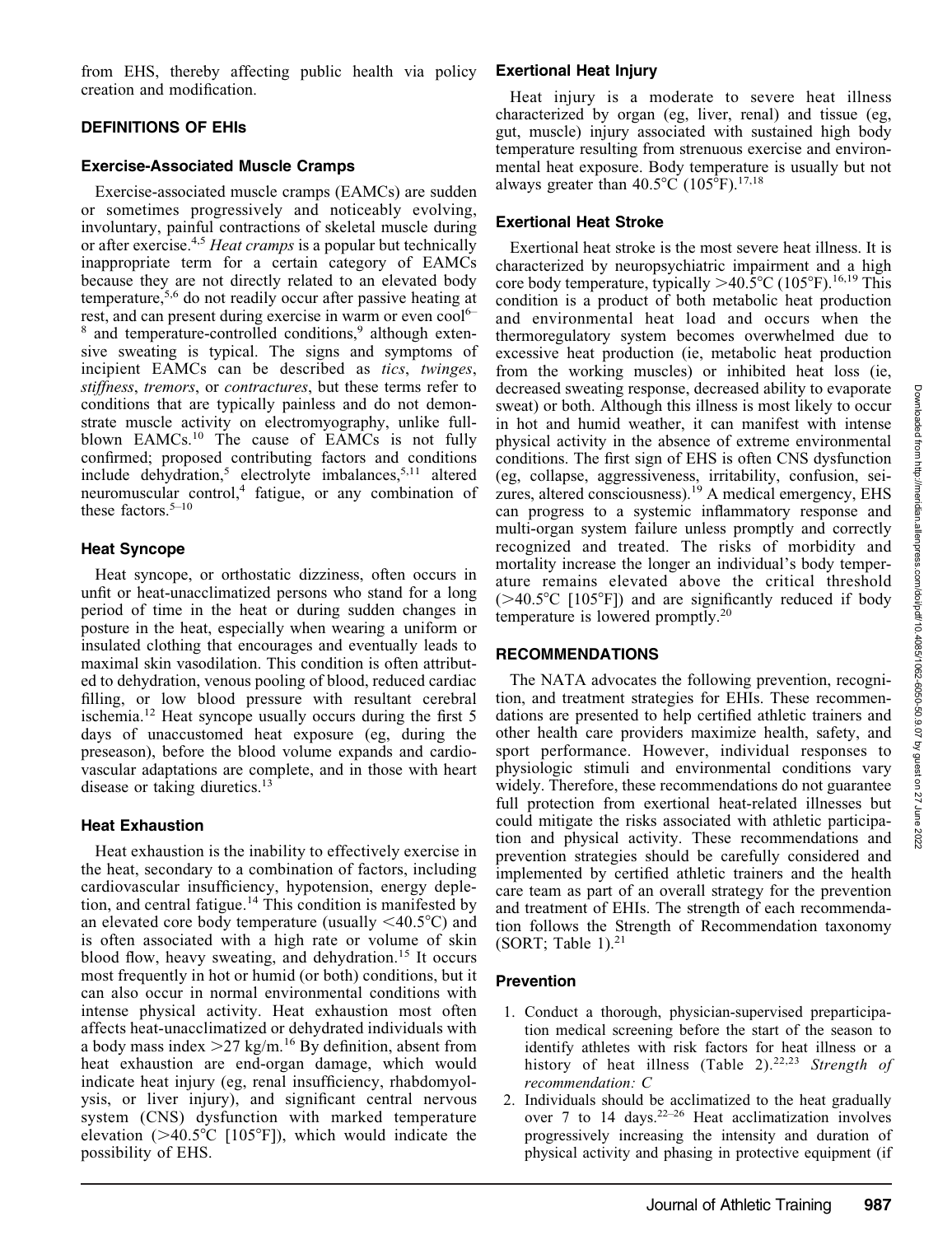#### Table 1. Strength of Recommendation Taxonomy (SORT)<sup>a</sup>

| Strength of Recommendation | <b>Definition</b>                                                                                                                                                                                                                                                                                                          |  |
|----------------------------|----------------------------------------------------------------------------------------------------------------------------------------------------------------------------------------------------------------------------------------------------------------------------------------------------------------------------|--|
| А                          | Recommendation based on consistent and good quality experimental evidence (morbidity, mortality,<br>exercise and cognitive performance, physiologic responses).                                                                                                                                                            |  |
| в<br>C                     | Recommendation based on inconsistent or limited quality experimental evidence.<br>Recommendation based on consensus; usual practice; opinion; disease-oriented evidence <sup>b</sup> ; case series or<br>studies of diagnosis, treatment, prevention, or screening; or extrapolations from quasi-experimental<br>research. |  |
|                            | $\mathbb{R}$ . The state of the state of the state of the state of the state of the state of the state of the state of the state of the state of the state of the state of the state of the state of the state of the state of th<br>$\sim$ $\sim$ $\sim$ $\sim$ $\sim$ $\sim$                                             |  |

<sup>a</sup> Reprinted with permission from Ebell MH, Siwek J, Weiss BD, et al, Strength of recommendation taxonomy (SORT): a patient-centered approach to grading evidence in the medical literature, 2004;69(3):548-556, Am Fam Physician. Copyright 2004 American Academy of Family Physicians. All Rights Reserved.<sup>14</sup>

**b** Patient-oriented evidence measures outcomes that matter to patients: morbidity, mortality, symptoms improvement, cost reduction, and quality of life. Disease-oriented evidence measures intermediate, physiologic, or surrogate end points that may or may not reflect improvements in patient outcomes (eg, blood pressure, blood chemistry, physiologic function, pathologic finding).

applicable). If heat acclimatization is not maintained, the physiologic benefits provided by this process will decay within 3 weeks. $24-26$  The first 2–3 weeks of preseason practice typically present the greatest risk of EHI, particularly in equipment-intensive sports.<sup>26,27-29</sup> All possible preventive measures should be used during this time to address this high-risk period (Figure 1). Strength of recommendation: B

- 3. Athletes who are currently sick with a viral infection (eg, upper respiratory tract infection or gastroenteritis) or other illness or have a fever or serious skin rash should not participate until the condition is resolved.<sup>16,27,30</sup> Even after symptoms resolve, the athlete may still be susceptible to heat illness and should be observed carefully upon return to exercising in the heat. Strength of recommendation: B
- 4. Individuals should maintain euhydration and appropriately replace fluids lost through sweat during and after games and practices (see the NATA position statement on fluid replacement in athletes $31$ ). Players should have free access to readily available fluids at all times, not just during designated breaks. Instruct them to eat or drink

#### Table 2. Sample Preparticipation Physical Examination Questions Related to Exertional Heat Stroke<sup>69</sup>

- 1. Have you ever previously been diagnosed with exertional heat stroke? If yes
	- a. How long ago?
	- b. Have you had any complications since then?
	- c. How long did it take you to return to full participation?
	- d. Did you have any complications upon your return to play?
	- e. Was an exercise heat tolerance test conducted to assess your thermoregulatory capacity?
- 2. Have you ever been diagnosed with heat exhaustion? If yes a. When?
- b. How many times?
- 3. Have you ever had trouble or complications from exercising in the heat (eg, feeling sick, throwing up, dizzy, lack of energy, decreased performance, muscle cramps)?
- 4. How much training have you been doing recently (in the past 2 weeks)? Has this been performed in warm or humid weather?
- 5. Have you been training during the last 2 months? Would you say you are in poor, good, or excellent condition?
- 6. Describe your drinking habits. (Are you conscious of how much you consume? Is your urine consistently dark?)
- 7. Would you consider yourself a heavy or a salty sweater?
- 8. How many hours of sleep do you get per night? Do you sleep in an air-conditioned room?
- 9. Do you take any supplements or ergogenic aids?

appropriate sodium-containing fluids and foods to help replace sodium losses in sweat and urine and to enhance hydration (ie, water retention and distribution). The aims of fluid consumption or replacement are to prevent a body mass loss of more than 2% (as measured before and after the practice or game) and to keep morning urine light in color.31,32 These strategies may reduce the risk of acute and chronic significant dehydration and decrease the risk of EHI.<sup>27,31–34</sup> Strength of recommendation: B

- 5. The sports medicine staff must educate relevant personnel (ie, coaches, administrators, security guards, emergency medical services [EMS] staff, athletes) on preventing and recognizing EHI and, in particular,  $E$ HS.<sup>35,36</sup> Signs and symptoms of a medical emergency should be reviewed, and every institution should have and personnel should practice an emergency action plan specific to each practice and game site. Review and rehearsal of the emergency action plan should include all relevant members of the sports medicine team (ie, coaches, athletic trainers, EMS). Strength of recommendation: C
- 6. Appropriate medical care must be available, and all personnel must be familiar with EHI prevention, recognition, and treatment. $35-37$  Certified athletic trainers and other health care providers covering practices or events are the primary providers of medical care for athletes who display signs or symptoms of EHI and have the authority to restrict an athlete from participating if EHI is suspected or to refer the athlete for a significant EHI condition. Strength of recommendation: C
- 7. When environmental conditions warrant, a cold-water or ice tub and ice towels should be available to immerse or soak a patient with a suspected heat illness.<sup>33,37</sup> Immediate whole-body cooling is essential for treating EHI and EHS in particular. Onsite facilities are needed for immediate treatment. Strength of recommendation: B
- 8. The assessment of rectal temperature is the clinical gold standard for obtaining core body temperature of patients with EHS<sup>38</sup> and the medical standard of practice and accepted protocol. No other field-expedient methods of obtaining core body temperature (eg, oral, axillary, tympanic, forehead sticker, temporal) are valid or reliable after intense exercise in the heat, and they may lead to inadequate or inappropriate treatment, thereby endangering a patient's health.<sup>38-41</sup> Parents, administrators, coaches, and student-athletes should be educated ahead of time that this procedure will be used for heat-illness emergencies, especially in patients suspected of having heat exhaustion or EHS. Esophageal and gastrointestinal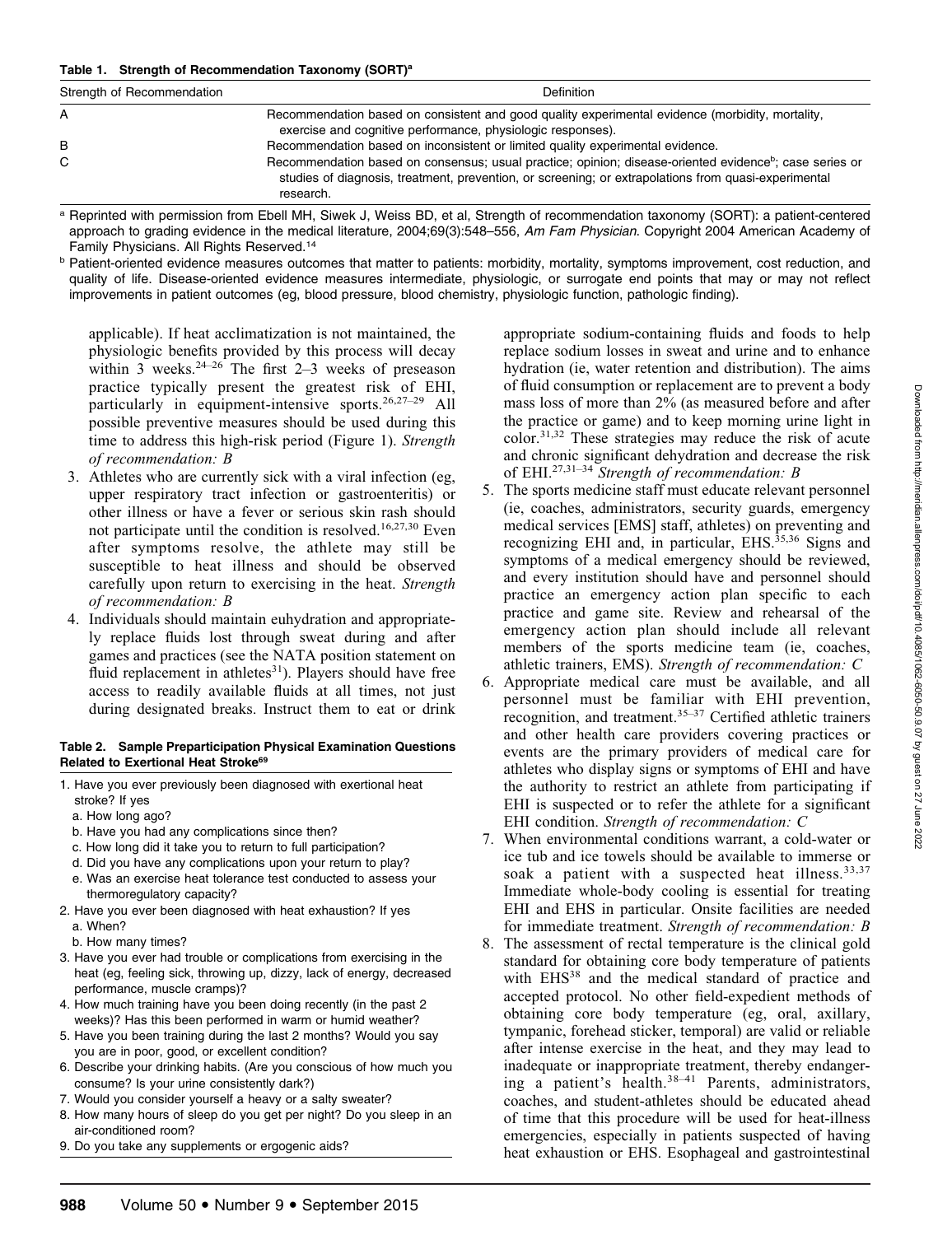June 2022



Figure 1. National Collegiate Athletic Association heat-acclimatization guidelines.

(via ingestible thermistor) measurements may be appropriate alternatives for temperature assessment but require advanced training for the former and careful planning for the latter. Under all circumstances in which EHS is possible, a rectal temperature assessment should be able to be obtained. Strength of recommendation: A

- 9. Because the effects of heat are cumulative, athletes should be encouraged to sleep at least 7 hours per night in a cool environment; eat a balanced diet; and properly hydrate before, during, and after exercise.<sup>16</sup> Individuals should also be advised to rest in a cool environment during periods of inactivity (eg, off days, between sessions on double-practice days) to maximize recovery. Rest periods should incorporate meal times and allow 2 to 3 hours for food, fluids, electrolytes (primarily sodium and chloride), and other nutrients to be digested and absorbed before the next practice or competition. Strength of recommendation: C
- 10. To anticipate potential problems, a preseason heatacclimatization policy should be developed for organized sports and event guidelines formulated for hot, humid weather conditions based on the type of activity and wetbulb globe temperature (WBGT). $^{23,26}$  In stressful environmental conditions, particularly during the first 2–3 weeks of preseason practice, activity should be delayed or rescheduled or the practice session shortened to reduce the risk to participants. Special attention should be given to practice drills that involve high-intensity activity and full protective equipment worn by players, as these factors may exacerbate the amount of heat stress on the body. Strength of recommendation: B
- 11. Individuals who may be particularly susceptible to EHI must be identified.<sup>42-45</sup> They should be closely monitored during stressful environmental conditions, and preventive steps should be taken. $45,46$  In addition, emergency supplies and equipment (eg, tubs for cold-water immersion [CWI], rectal thermometer) should be onsite, easily accessible, and in good working order to allow for immediate intervention and treatment if needed. Strength of recommendation: B
- 12. Rest breaks should be planned and the work-to-rest ratio modified to match the environmental conditions and the intensity of the activity. $45-47$  Breaks should be in the shade or in a predetermined cooling zone and should allow enough time for all athletes to consume fluids. Additionally, players should be permitted to remove equipment (eg, helmets) during rest periods. Strength of recommendation: B
- 13. The use of dietary supplements and other substances that have a dehydrating effect, increase metabolism, or affect body temperature and thermoregulation is discouraged.<sup>48</sup> Because supplements may increase the risk of EHI, their use should be carefully monitored. Strength of recommendation: C
- 14. Minimal experimental evidence exists regarding the most effective method of preventing EAMCs due to the variety of causes. Supplemental sodium ingestion and fluid monitoring<sup>9</sup> or neuromuscular reeducation<sup>49</sup> may help to prevent EAMC recurrences. Clinicians should identify the patient's unique intrinsic (eg, hydration, acclimatization, biomechanics, training status) and extrinsic (eg, climate conditions, exercise intensity) risk factors that preceded EAMCs before implementing a prevention strategy. Strength of recommendation: C

# **Recognition**

#### Exercise-Associated Muscle Cramps.

- 15. A patient experiencing EAMCs will likely show 1 or more of the following signs and symptoms: visible cramping in part or all of the muscle or muscle groups, localized pain, dehydration, thirst, sweating, or fatigue.<sup>4,5,50</sup> Strength of recommendation: C
- 16. A thorough medical history should be obtained to distinguish muscle cramping as a result of an underlying clinical condition (eg, sickle cell trait) from EAMCs. $50$ The latter is often preceded by subtle muscle twitching,<sup>4</sup> whereas the former is not. Strength of recommendation: C
- 17. Most EAMCs related to overload or fatigue tend to be short in duration (less than 5 minutes) and mild in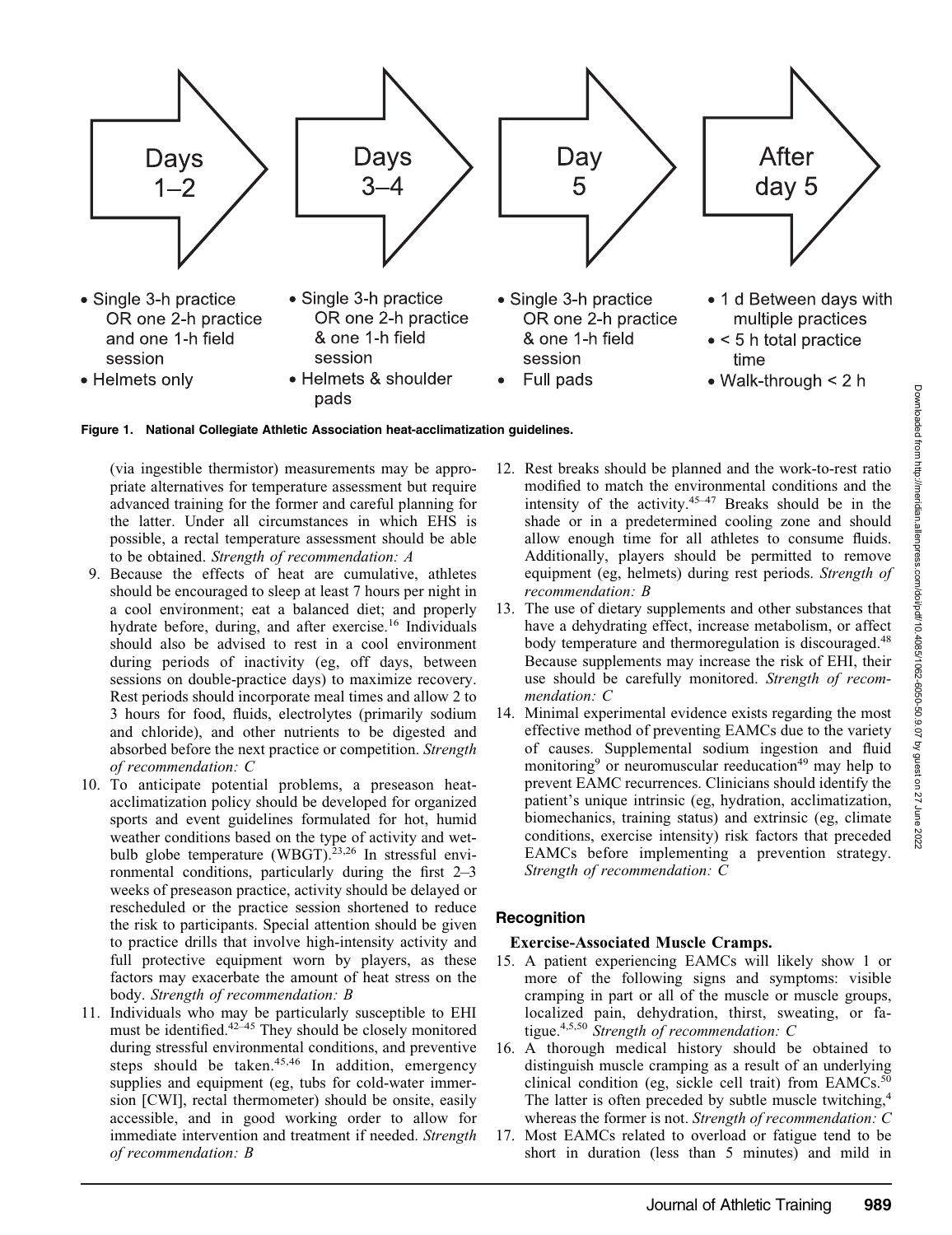severity.<sup>7,51</sup> However, some EAMCs severely affect athletic performance and as a result, prohibit further exercise; require further medical attention to resolve; or elicit soreness for several days.<sup>7,49–51</sup> Strength of recommendation: B

## Heat Syncope.

- 18. A patient who experiences a brief episode of fainting associated with dizziness, tunnel vision, pale or sweaty skin, and a decreased pulse rate while standing in the heat or after vigorous exercise (with a relatively low rectal temperature  $\lceil$ <39°C]) is likely experiencing heat syncope.<sup>12</sup> However, responsiveness, breathing, and pulse must be assessed to rule out a cardiac event, which can present with similar signs and symptoms but is a more serious condition. Strength of recommendation: B
- 19. A thorough medical history and physical examination should be performed to eliminate any other medical conditions that could cause syncope. Strength of recommendation: C

# Exertional Heat Exhaustion.

- 20. Heat exhaustion may be present if the patient demonstrates excessive fatigue, faints, or collapses with minor cognitive changes (eg, headache, dizziness, confusion) while performing physical activity, $15$  yet the athletic trainer should assess the patient's CNS function by noting any bizarre behavior, hallucinations, altered mental status, confusion, disorientation, or coma that may indicate a more serious condition such as EHS. Other signs and symptoms of exertional heat exhaustion may include fatigue, weakness, dizziness, headache, vomiting, nausea, lightheadedness, low blood pressure, and impaired muscle coordination. Strength of recommendation: B
- 21. It is strongly recommended that a rectal temperature be obtained to differentiate exertional heat exhaustion from the more serious EHS. With heat exhaustion, core body temperature (measured rectally) is usually less than  $40.5^{\circ}$ C (105 $^{\circ}$ F), a key characteristic that differentiates it from EHS. Strength of recommendation: A

# Exertional Heat Stroke.

- 22. The 2 main diagnostic criteria for EHS are CNS dysfunction and a core body temperature greater than  $40.5^{\circ}$ C (105°F).<sup>16,19,52</sup> However, if a suspected EHS victim exhibits CNS dysfunction even though the rectal temperature is slightly lower (ie,  $40^{\circ}$ C [104 $^{\circ}$ F]), it is prudent to assume the patient is suffering from EHS and begin the appropriate treatment. After initial collapse, recognition is often delayed, and the patient may begin to cool passively, dropping below the  $40.5^{\circ}$ C (105 $^{\circ}$ F) threshold. Rectal temperature thermometry is the only method of obtaining an immediate and accurate measurement of core body temperature. Other devices, such as oral, axillary, aural canal, tympanic, forehead sticker, and temporal artery thermometers, inaccurately assess the body temperature of an exercising person.<sup>38-41</sup> A delay in accurately assessing temperature during diagnosis may also explain a body temperature that is lower than expected. Strength of recommendation: A
- 23. Because immediate treatment is vital in EHS, it is important to not waste time by substituting an invalid method of temperature assessment if rectal thermometry

is not available. Instead, the practitioner should rely on other key diagnostic indicators (ie, CNS dysfunction, circumstances of the collapse). If EHS is suspected, CWI (or another rapid cooling mechanism if CWI is not available) should be initiated immediately. Strength of recommendation: C

- 24. In a patient suspected of having EHS, CNS function should be assessed. Signs and symptoms can include disorientation, confusion, dizziness, loss of balance, staggering, irritability, irrational or unusual behavior, apathy, aggressiveness, hysteria, delirium, collapse, loss of consciousness, and coma. In some cases, a lucid interval may be present; however, if EHS is present, the patient will likely deteriorate quickly. Strength of recommendation: B
- 25. Other signs and symptoms of EHS that may be present include dehydration, hot and wet skin, hypotension, and hyperventilation. Most patients with EHS have hot, sweaty skin as opposed to those with the classical type of heat stroke (the passive condition that typically affects children and the elderly), who present with dry skin. (Table 3). Strength of recommendation: B

# Heat Injury.

26. Heat injury is a moderate to severe heat illness characterized by end-organ damage but the absence of the profound CNS dysfunction often found with EHS.<sup>17,18</sup> Evaluation usually reveals very dark (cola-colored) urine, severe muscle pain, and abnormal blood chemistry levels. Strength of recommendation: B

# **Treatment**

# Exercise-Associated Muscle Cramps.

- 27. The immediate treatment for acute EAMCs related to muscle overload or fatigue is rest and passive static stretching of the affected muscle until cramps abate.<sup>7,51,53</sup> Icing, massage, or both may also help relieve some of the discomfort after EAMCs.<sup>5</sup> For EAMCs related to excessive sweating and a suspected whole-body sodium deficit, the patient must ingest sodium-containing fluids (preferably) or foods (or both) to help return the body to normal fluid, electrolyte, and energy distribution. Strength of recommendation: B
- 28. Fluid absorption, retention, and distribution are enhanced by beverages that contain sodium and carbohydrates. A high-sodium product (eg, salt packet) may be added to a beverage to help offset sodium lost via exercise-induced sweating. Similarly, small volumes (eg, 1 mL per 1 kg body weight) of a salty solution such as pickle juice may be consumed, if tolerated, without negatively affecting ad libitum water ingestion, $54$  plasma electrolyte concentrations,<sup>55</sup> or thirst or causing nausea or stomach fullness.<sup>54</sup> Strength of recommendation: B
- 29. Patients with EAMCs are normally conscious and responsive and have normal vital signs.<sup>50</sup> Thus, clinicians can provide fluids orally to a patient suffering from EAMCs who is compliant and tolerating fluid intake. The use of intravenous fluids should be considered if the patient is noncompliant or unable to tolerate fluids.<sup>5</sup> Strength of recommendation: A
- 30. Patients with recurring EAMCs should undergo a thorough medical screening to rule out more serious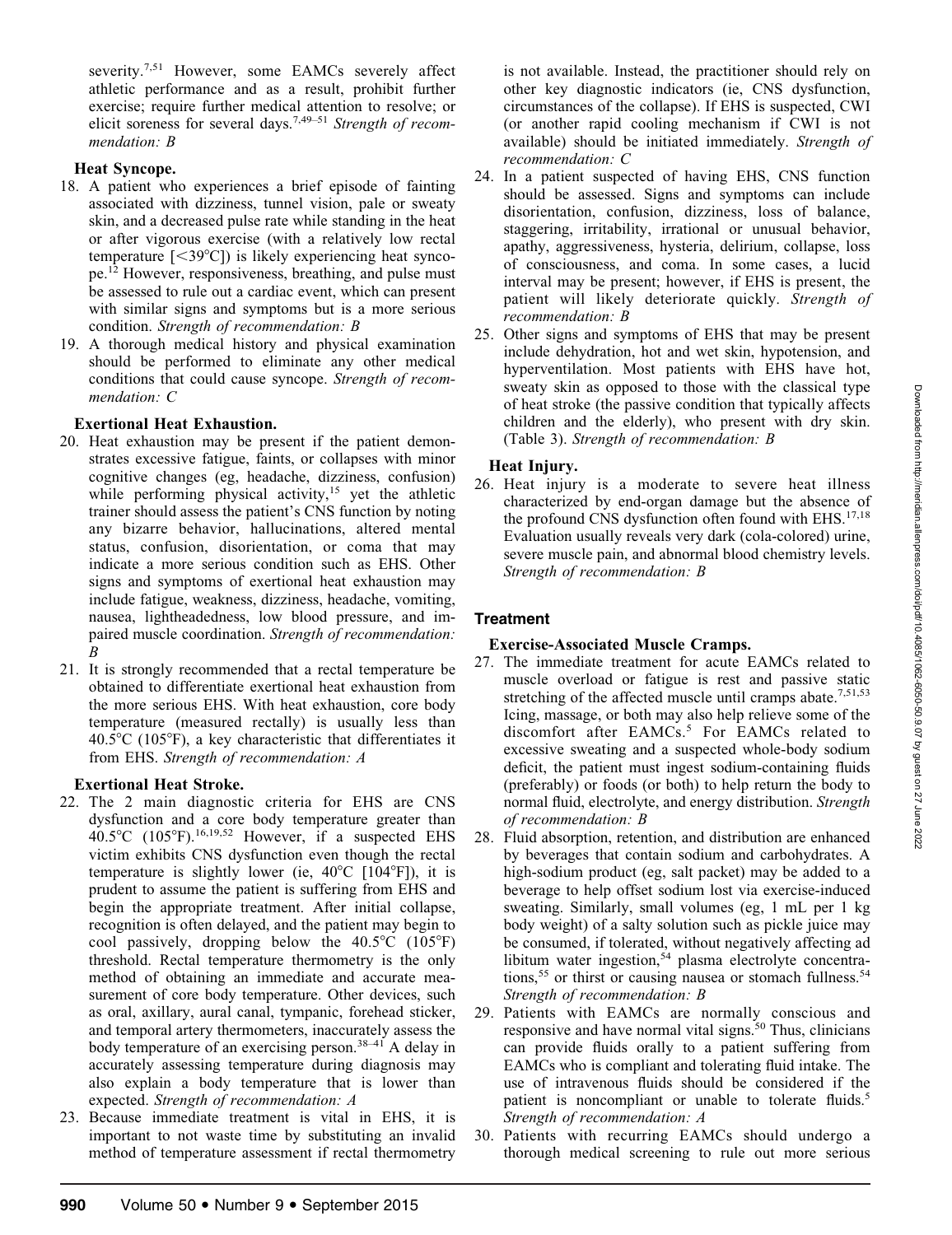| Characteristic               | Exercise-Associated<br>Muscle (Heat) Cramps                                                  | <b>Heat Syncope</b>                                                                         | <b>Heat Exhaustion</b>                                                                           | <b>Exertional Heat</b><br><b>Stroke</b>                                                                                                        |  |
|------------------------------|----------------------------------------------------------------------------------------------|---------------------------------------------------------------------------------------------|--------------------------------------------------------------------------------------------------|------------------------------------------------------------------------------------------------------------------------------------------------|--|
| Description                  | Acute, painful, involuntary<br>muscle contractions<br>presenting during or after<br>exercise | Collapsing in the heat,<br>resulting in loss of<br>consciousness                            | Inability to continue<br>exercise due to<br>cardiovascular<br>insufficiency                      | Severe hyperthermia<br>leading to overwhelming<br>of the thermoregulatory<br>system                                                            |  |
| Physiologic cause            | Dehydration, electrolyte<br>imbalances, and/or<br>neuromuscular fatigue                      | Standing erect in a hot<br>environment, causing<br>postural pooling of<br>blood in the legs | High skin blood flow,<br>heavy sweating, and/or<br>dehydration, causing<br>reduced venous return | High metabolic heat<br>production and/or<br>reduced heat dissipation                                                                           |  |
| Primary treatment<br>factors | Stop exercising, provide<br>sodium-containing<br>beverages                                   | Lay patient supine and<br>elevate legs to restore<br>central blood volume                   | Cease exercise, remove<br>from hot environment.<br>elevate legs, provide<br>fluids               | Immediate whole-body<br>cold-water immersion to<br>quickly reduce core body<br>temperature                                                     |  |
| Recovery                     | Often occurs within minutes<br>to hours                                                      | Often occurs within<br>hours                                                                | Often occurs within 24 h;<br>same-day return to play<br>not advised                              | Highly dependent on initial<br>care and treatment; further<br>medical testing and physician<br>clearance required before<br>return to activity |  |

Heat Illness

neuromuscular conditions (eg, fatigue, hydration level, improper nutrition).<sup>50</sup> Strength of recommendation:  $C$ 

#### Heat Syncope.

31. The clinician should move the patient to a shaded area, monitor vital signs, elevate the legs above the level of the heart, cool the skin, and rehydrate.<sup>12</sup> Strength of recommendation: C

#### Exertional Heat Exhaustion.

- 32. Removing any excess clothing and equipment increases the evaporative surface of the skin and facilitates cooling. Strength of recommendation: C
- 33. The patient should be moved to a cool or shaded area. Further body cooling should be accomplished via fans or ice towels if necessary. Strength of recommendation: C
- 34. While monitoring vital signs, the clinician should place the patient in the supine position with legs elevated above the level of the heart to promote venous return.<sup>15,16,56</sup> Strength of recommendation: C
- 35. If intravenous fluids are needed or if recovery is not rapid (within 30 minutes of initiation of treatment) and uneventful, fluid replacement should begin and the patient's care transferred to a physician. If the condition worsens during or after treatment, EMS should be activated.15,16 Additionally, rectal temperature should be obtained; if  $>40.5^{\circ}C$  (105°F), the patient should be treated for EHS. Strength of recommendation: C

#### Exertional Heat Stroke.

- 36. For any EHS patient, the goal is to lower core body temperature to less than  $38.9^{\circ}$ C (102°F) within 30 minutes of collapse.<sup>20</sup> Body cooling serves 2 purposes: returning blood flow from the skin to the heart and lowering core body temperature by reducing the hypermetabolic state of the organs. The length of time the core body (and particularly the brain) is above the critical temperature threshold  $(40.5^{\circ}C$  [105 $^{\circ}F$ ]) dictates morbidity and the risk of death from EHS (Figure 2).<sup>57,58</sup> Strength of recommendation: B
- 37. When EHS is suspected, the patient's body (trunk and extremities) should be quickly immersed in a pool or tub

of cold water. Removing excess clothing and equipment will enhance cooling by maximizing the surface area of the skin. However, because removing excess clothing and equipment can be time consuming, CWI should begin immediately and equipment should be removed while the patient is in the tub (or while temperature is being assessed or the tub is being prepared).<sup>59</sup> Rectal temperature and other vital signs should be monitored during cooling every 5 to 10 minutes if a continuous monitoring device is not available.<sup>20,60</sup> Strength of recommendation: B

- 38. Cold-water immersion up to the neck is the most effective cooling modality for patients with EHS.<sup>57</sup> The water should be approximately 1.7°C (35°F) to 15°C (59°F) and stirred continuously to maximize cooling. The patient should be removed when core body temperature reaches  $38.9^{\circ}$ C (102°F) to prevent overcooling (Table 4).<sup>60</sup> Strength of recommendation: A
- 39. Although cooling rates may vary, the cooling rate for CWI will be approximately  $0.2^{\circ}$ C/min (0.37°F/min) or about 1°C every 5 minutes (or  $1^{\circ}$ F every 3 minutes) when considering the entire immersion period from postcollapse to  $38.9^{\circ}$ C (102°F).<sup>20,57,58</sup> Strength of recommendation: B
- 40. If full-body CWI is not available, partial-body immersion (ie, torso) with a small pool or tub and other modalities, such as wet ice towels rotated and placed over the entire body or cold-water dousing with or without fanning, may be used but are not as effective as  $CWI<sub>0.62</sub>$  Strength of recommendation: B
- 41. If a physician is onsite (as in a mass medical tent situation) and can manage the EHS, then transportation to a medical facility may not be necessary if cooling occurred immediately (ie, if the duration above  $40^{\circ}$ C  $[104\textdegree F]$  was less than 30 minutes) and the patient is asymptomatic 1 hour postcooling. If a physician is not present but other medical staff (eg, AT, EMS, nurse) are onsite, aggressive cooling should continue until the patient's temperature is  $39^{\circ}$ C (102.8°F). When medical staff is onsite, all patients with EHS should be cooled first and transported second. However, when medical staff is not present and EHS is suspected, then the coaching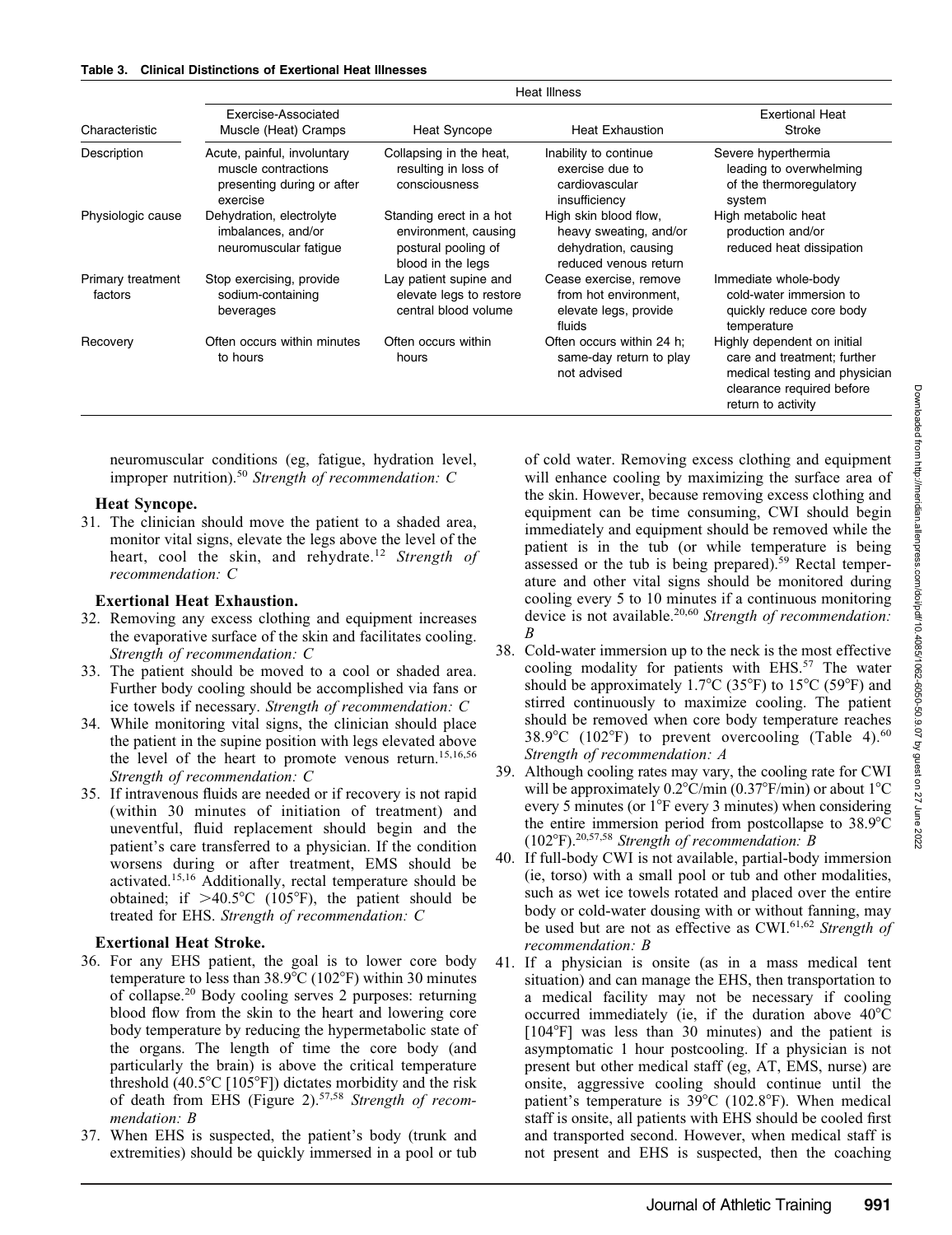

Figure 2. Relationship between severity of hyperthermia and rat survivability. Reprinted with permission. Casa DJ, Kenny JP, Taylor NAS. Immersion treatment for exertional hyperthermia: cold or temperate water? Med Sci Sports Exerc. 2010;42(7):1246– 1252. Promotional and commercial use of the material in print, digital, or mobile-device format is prohibited without the permission from publisher Wolters Kluwer Health. Please contact lwwjournalpermissions@wolterskluwer.com for further information.

staff/supervisors should implement cooling until medical assistance arrives. Strength of recommendation: B

42. Policies and procedures for cooling patients before transport to the hospital must be explicitly stated in an emergency action plan and shared with potential EMS responders so that treatment of EHS by all medical professionals is coordinated (Figure 3). Strength of recommendation: B

#### Return to Activity

- 43. In cases of EAMCs or heat syncope, the athletic trainer should monitor the patient's condition until signs and symptoms are no longer present. Strength of recommendation: C
- 44. In patients with heat exhaustion, same-day return to activity is not recommended and should be avoided.<sup>15,56</sup> Strength of recommendation: C
- 45. Many patients with EHS are cooled effectively and sent home the same day<sup>63</sup>; they may be able to resume modified activity within 1 month with a physician's clearance. However, when treatment is delayed (ie, not provided within 30 minutes), patients may experience residual complications for months or years after the event. Strength of recommendation: C
- 46. Most guidelines suggest that a patient recovering from EHS be asymptomatic with normal blood-work results (renal and hepatic panels, electrolytes, and muscle enzyme levels) before a gradual return to activity is initiated.<sup>64</sup> Unfortunately, few evidence-based strategies have been developed to determine recovery of the

#### Table 4. Guidelines for Implementing Cold-Water Immersion for a Patient With Exertional Heat Stroke

- 1. Initial response. Once exertional heat stroke is suspected, prepare to cool the patient and contact emergency medical services.
- 2. Prepare for ice-water immersion. On the playing field or in close proximity, half-fill a stock tank or wading pool with water and ice (make sure there is a sufficient water source).
	- a. The tub can be filled with ice and water before the event begins (or have the tub half-filled with water and keep 3 to 4 coolers of ice next to the tub; this prevents having to keep the tub cold throughout the day.
	- b. Ice should cover the surface of the water at all times.
	- c. If the athlete collapses near the athletic training room, a whirlpool tub or cold shower may be used.
- 3. Determine vital signs. Immediately before immersing the patient, obtain vital signs.
	- a. Assess core body temperature with a rectal thermistor.
	- b. Check airway, breathing, pulse, and blood pressure.
	- c. Assess the level of central nervous system dysfunction.
- 4. Begin ice-water immersion. Place the patient in the ice-water– immersion tub. Medical staff, teammates/coaches, and volunteers may be needed to assist with entry to and exit from the tub.
- 5. Total-body coverage. Cover as much of the body as possible with ice water while cooling.
	- a. If full-body coverage is not possible due to the tub size, cover the torso as much as possible.
	- b. To keep the patient's head and neck from going under water, an assistant may hold him or her under the axillae with a towel or sheet wrapped across the chest and under the arms.
	- c. Place an ice/wet towel over the head and neck while body is being cooled in the tub.
	- d. Use a water temperature under  $15^{\circ}$ C (60 $^{\circ}$ F).
- 6. Vigorously circulate the water. During cooling, water should be continuously circulated or stirred to enhance the water-to-skin temperature gradient, which optimizes cooling. Have an assistant stir the water during cooling.
- 7. Continue medical assessment. Vital signs should be monitored at regular intervals.
- 8. Fluid administration. If a qualified medical professional is available, an intravenous fluid line can be placed for hydration and support of cardiovascular function.
- 9. Cooling duration. Continue cooling until the patient's rectal temperature lowers to 38.9°C (102°F).
	- a. If rectal temperature cannot be measured and cold-water immersion is indicated, cool for 10–15 min and then transport to a medical facility.
	- b. An approximate estimate of cooling via cold-water immersion is  $1^{\circ}$ C for every 5 min and  $1^{\circ}$ C for every 3 min (if the water is aggressively stirred). For example, someone in the tub for 15 min would cool approximately  $3^{\circ}$ C or  $5^{\circ}$ C during that time.
- 10. Patient transfer. Remove the patient from the immersion tub only after rectal temperature reaches  $38.9^{\circ}$ C (102 $^{\circ}$ F) and then transfer to the nearest medical facility via emergency medical services as quickly as possible.

thermoregulatory system,<sup>65</sup> so the medical professional must use clinical cues such as ongoing signs and symptoms, responses to a standard exercise heat-tolerance test, responses to gradually increasing exercise demands, and ability to acclimatize to the heat to make return-toplay decisions. Strength of recommendation: C

47. In all cases of EHS, after the patient has completed a 7- to 21-day rest period, demonstrated normal blood-work results, and obtained physician clearance, he or she may begin a progression of physical activity, supervised by the athletic trainer or other medical professional with knowledge of EHS treatment and care, from low intensity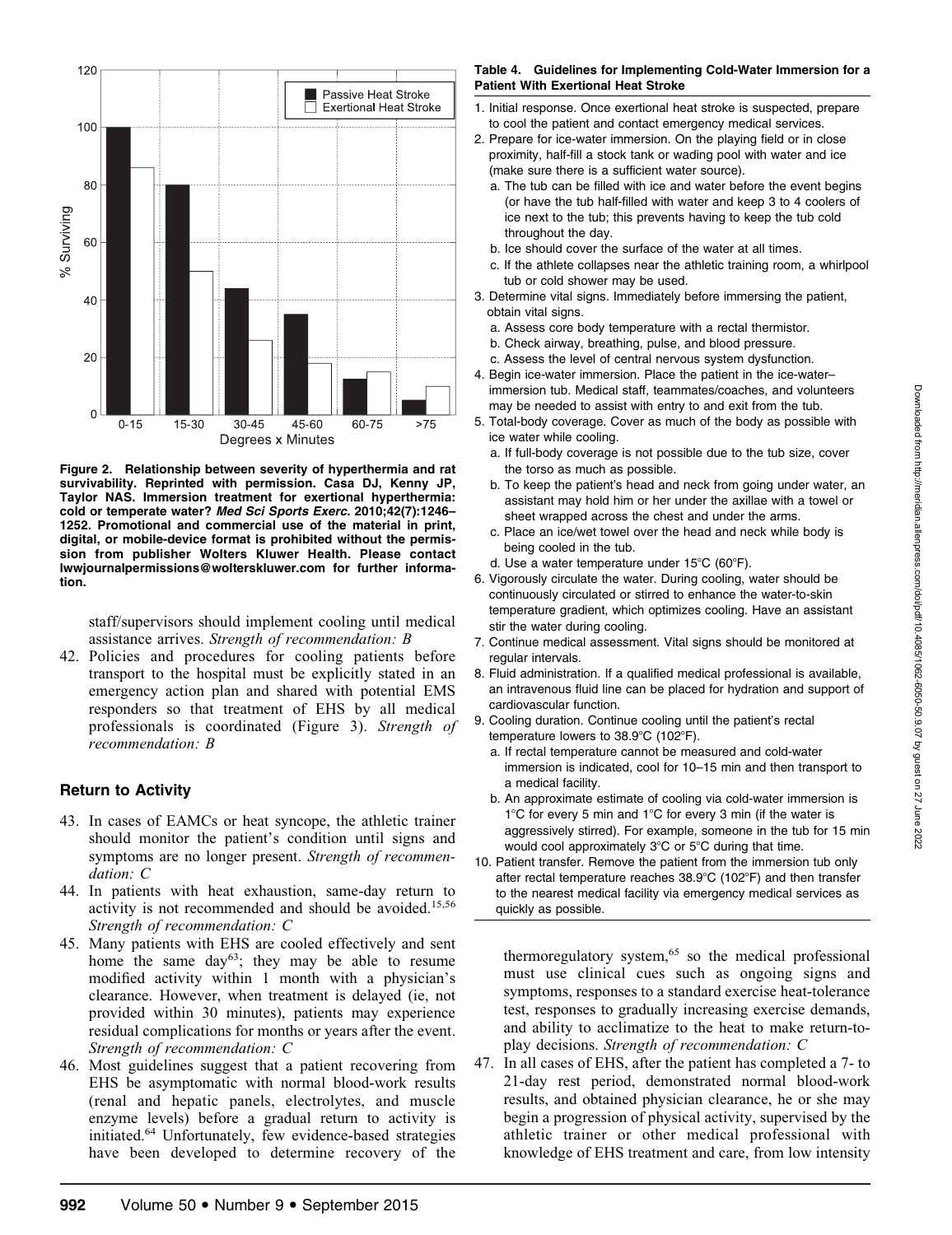

Figure 3. Algorithm for treatment of exertional heat stroke.

to high intensity and increasing duration in a temperate environment, with equipment added gradually where indicated. Also, a graded progression of heat acclimatization, while monitoring for signs and symptoms of EHI, should be completed. The ability to progress depends largely on the treatment provided, and in some rare cases, full recovery may not be possible. Rectal temperature and heart rate should be monitored during these activities, and if the patient experiences any side effects or negative symptoms with training, the progression should be slowed, delayed, or stopped.<sup>65,66</sup> Strength of recommendation: C

48. Although structured guidelines for return to play after EHS in athletics are lacking, the US military has adopted effective recommendations for the proper progression of return to duty after an episode of EHS. The main considerations are treating any associated sequelae and, if possible, identifying the cause of EHS, so that future episodes can be prevented.65–67 As evidence-based medicine research has advanced, the role of exercise heat-tolerance testing has gained favor as a commonsense approach: a patient who has a poor test result should not increase activity at that point. However, the

significance of a normal test result and its relationship with clearance to return to play still need to be refined and evaluated. In either circumstance, monitoring the physiologic response to series of challenging exercise heat exposures is a large step forward in our delivery of health care to the EHS patient who is recovering and working toward a return to physical activity as a laborer, soldier, or athlete. This method has proved effective within the Israeli military<sup>68</sup> and the US military and at the Korey Stringer Institute, and it supports many of the considerations put forth by the American College of Sports Medicine and US military.<sup>65,67,69</sup> Strength of recommendation: C

#### BACKGROUND AND REVIEW OF THE LITERATURE

#### **Thermoregulation**

Thermoregulation is a complex interaction of the CNS, the cardiovascular system, and the skin to maintain a core body temperature of approximately  $37^{\circ}$ C (98.6°F).<sup>17,34,70,71</sup> The CNS temperature-regulation center, located in the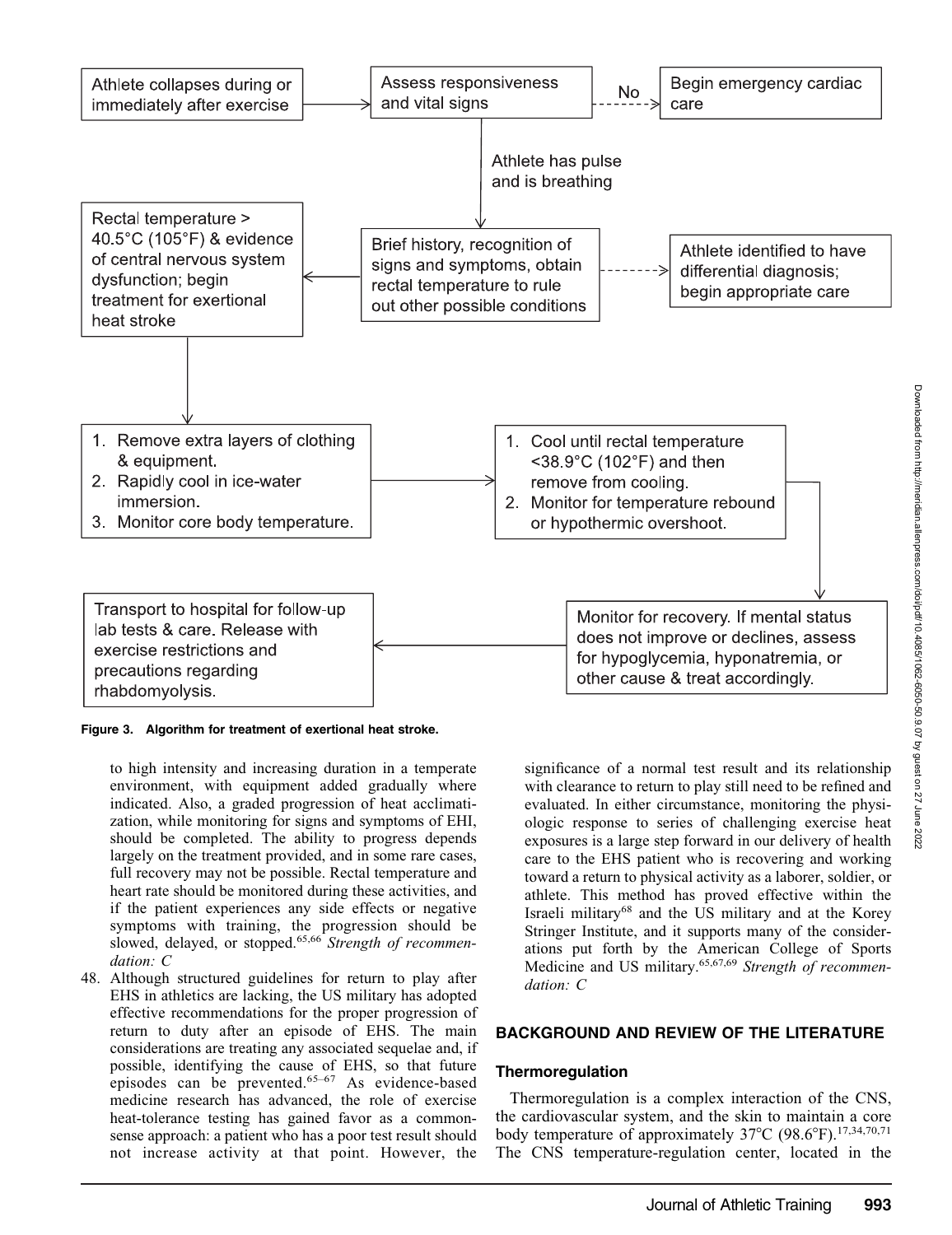hypothalamus, is where the core temperature setpoint is determined. The hypothalamus receives information regarding core body temperature and skin temperature from peripheral skin receptors and the circulating blood. This interaction regulates core body temperature via an openended feedback loop similar to a home thermostat system. Based on the peripheral feedback sent to the hypothalamus, the body adjusts accordingly to initiate the appropriate heat-transfer responses. If core temperature falls below the normal setpoint, peripheral vasoconstriction and shivering responses increase core body temperature, whereas if core temperature rises above the normal setpoint, cutaneous vasodilation and increased sweating occur to dissipate heat.70,71

Core body temperature is determined by metabolic heat production and the transfer of body heat to and from the surrounding environment by the following heat-balance equation<sup>71</sup>:

$$
S = M(\pm \text{ work}) - E \pm R \pm C \pm K, \tag{1}
$$

where S is the amount of stored heat, M is the metabolic heat production, E is the evaporative heat loss, R is the heat gained or lost by radiation, C is the heat lost or gained by convection, and K is the heat lost or gained by conduction. Basal metabolic heat production while fasting and at absolute rest is approximately 60 to 70 kcal/h for an average adult, with 50% of the heat being produced by internal organs.<sup>72</sup> Metabolic heat produced by intense exercise may approach 1000 kcal/h, with more than 90% of the heat resulting from metabolism in muscles.<sup>72</sup> Heat is further gained or lost by 1 or more of the following mechanisms.72

Radiation: Heat is transferred to or from an object or body via electromagnetic radiation (ie, sunlight) from higher to lower energy surfaces.

Conduction: Heat is transferred from warmer to cooler objects through direct physical contact (eg, ice packs).

Convection: Heat is transferred to or from the body to surrounding fluid or air (eg, moving air from a fan or immersion in water).

Evaporation: Heat is transferred via the vaporization of sweat. This is the most efficient means of heat transfer. The evaporation of sweat from the skin depends on the water saturation of the air (ie, humidity level) and the velocity of the moving air (ie, wind speed).<sup>17,30,70–73</sup> The effectiveness of evaporation for heat loss from the body diminishes rapidly when the humidity level is high.

#### Exercise-Associated Muscle Cramps

The most common EHI experienced by athletes is EAMCs.<sup>74</sup> They afflict adolescents,<sup>9</sup> adult athletes,<sup>7,51,74,75</sup> soldiers, and industrial workers. They are seemingly unpredictable, though affected athletes often report muscle twinges before they experience full-blown, debilitating muscle cramping. Probably because spinal inhibition is weakest when a muscle contracts forcefully while shortened, EAMCs usually occur when muscles are in this position.<sup>76</sup> Although they may occur in any muscle, EAMCs related to muscle overload or fatigue tend to affect exercising (or constantly loaded) muscles, especially those that cross 2 joints in the lower extremities (eg, gastrocnemius, hamstrings).7 Patients experiencing EAMCs

typically display a transient inability to continue normal activity and may have muscle soreness for days postcramp $ine.50$ 

Their cause is controversial,<sup>4,10</sup> but a growing body of experimental,<sup>76–79</sup> quasiexperimental,<sup>6–8,51,75</sup> and case<sup>49</sup> studies suggest that EAMCs are not the result of dehydration or electrolyte losses. Although athletes prone to EAMCs may have substantial fluid (2 to 3.4 L/h) and sodium (up to 5 g or far more in a single session) losses,  $9,11$ the volume of fluid ingested, $11$  postexercise body weights,<sup>7,8,11</sup> and gross sweat losses<sup>11</sup> are often comparable with those of noncramping athletes. These findings underscore that such measures (or blood sodium concentration) do not necessarily indicate a whole-body sodium deficit. Potential risk factors for EAMCs consistent across several prospective cohort studies<sup>7,51,75,80</sup> include a history of EAMCs; faster competition performance times; and prior muscle, tendon, or ligament injury. In contrast, stretching history, muscle flexibility, training frequency or volume, height, age, body mass index, weight, and sex tend not to be adequate predictors of EAMC occurrence.<sup>7,51,75,80</sup>

The most effective treatment for acute EAMCs is static stretching of the affected muscle until the cramp subsides.<sup>7,51,53</sup> Stretching reduces the activity of cramping muscles<sup>53</sup> and may relieve cramps by increasing the inhibition produced by the Golgi tendon organs $4,76$  or the physical separation of contractile proteins (or both).<sup>53</sup> The effectiveness of chronic or acute static stretching as prophylaxis against future EAMC episodes is unknown. Those patients with EAMCs related to a whole-body sodium deficit must be promptly treated with a high-salt solution, either orally or intravenously. However, it is important to note that this treatment will not result in immediate relief of muscle cramping because of the time necessary to properly absorb sodium.

No well-designed, controlled cohort or experimental studies have compared the effectiveness of EAMC prophylactics, yet some case studies suggest that fluid and electrolyte monitoring and replacement<sup>9</sup> or neuromuscular reeducation<sup>49</sup> may effectively reduce EAMC recurrence.

#### Hyperthermia and EHS

Signs and symptoms of hyperthermia include dizziness, confusion, behavioral changes, coordination difficulties, decreased cognitive function, reduced physical performance, and collapse.<sup>15,52,69,71,72,81,82</sup> The residual effects of elevated core body temperature depend on the duration, not necessarily the degree, of the hyperthermia.<sup>46,57,69,82</sup> Moderate exercise-induced hyperthermia is normal and even protective in that it triggers the body's thermoregulatory system. However, with EHS (core body temperature greater than  $40.5^{\circ}C$  [105 $^{\circ}F$ ]), long-term neurologic deficits are possible if the condition is not quickly recognized and treated. When EHS is immediately treated via rapid wholebody cooling and core body temperature is normalized within 30 minutes of collapse, a 100% survival rate with limited or no sequelae has been reported.<sup>57,69</sup>

The fastest way to decrease core body temperature is fullbody CWI in a pool or tub (with a water temperature between  $1^{\circ}$ C [35<sup>°</sup>F] and  $15^{\circ}$ C [(59<sup>°</sup>F]).<sup>57,61,69</sup> Timely (less than 30 minutes from the time of collapse) CWI therapy was associated with a 0% fatality rate in more than 2000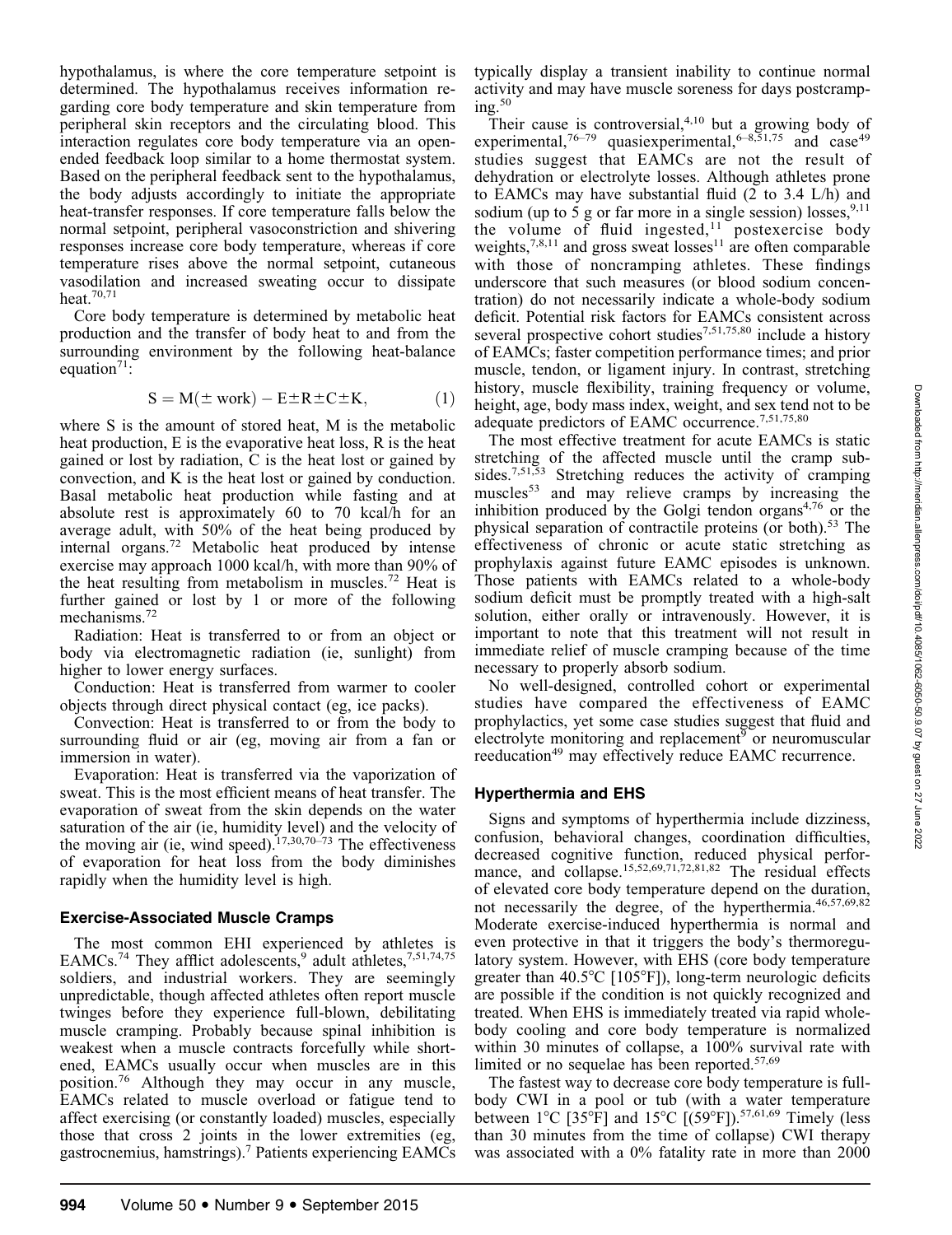#### Table 5. Example of Wet-Bulb Globe Temperature (WBGT) Guidelines<sup>a</sup>

| <b>WBGT Reading</b>           | Activity Guidelines and Rest-Break Guidelines                                                                                                                                                                                                                                             |  |
|-------------------------------|-------------------------------------------------------------------------------------------------------------------------------------------------------------------------------------------------------------------------------------------------------------------------------------------|--|
| Under 82.0°F (27.8°C)         | Normal activities: provide >3 separate rest breaks/h of minimum duration 3 min each during workout.                                                                                                                                                                                       |  |
| 82.0-86.9°F (27.8°C-30.5°C)   | Use discretion for intense or prolonged exercise. Watch at-risk players carefully. Provide >3 separate rest<br>breaks/h of minimum duration 4 min each.                                                                                                                                   |  |
| 87.0°F-89.9°F (30.5°C-32.2°C) | Maximum practice time $= 2$ h. For football: players restricted to helmet, shoulder pads, and shorts during<br>practice. All protective equipment must be removed for conditioning activities. For all sports: provide $\geq 4$<br>separate rest breaks/h of minimum duration 4 min each. |  |
| 90.0-92.0°F (32.2°C-33.3°C)   | Maximum length of practice $= 1$ h. No protective equipment may be worn during practice and there may be<br>no conditioning activities. There must be 20 min of rest breaks provided during the hour of practice.                                                                         |  |
| Over 92.1°F (33.4°C)          | No outdoor workouts, cancel exercise, delay practices until a cooler WBGT reading occurs.                                                                                                                                                                                                 |  |

#### Guidelines for hydration and rest breaks

1. Rest time should involve both unlimited hydration intake (water or electrolyte drinks) and rest without any activity involved.

- 2. For football, helmets should be removed during rest time.
- 3. The site of the rest time should be a ''cooling zone'' and not in direct sunlight.
- 4. When the WBGT reading is greater than  $86^{\circ}F$  (30 $^{\circ}C$ ):

a. Ice towels and spray bottles filled with ice water should be available at the ''cooling zone'' to aid the cooling process.

b. Cold-immersion tubs must be available for practices for the benefit of any player showing early signs of heat illness.

#### **Definitions**

1. Practice: The period of time that a participant engages in a coach-supervised, school-approved sport or conditioning-related activity. Practices are timed from the time the players report to the field until they leave the field.

2. Walk-through: This period of time shall last no more than 1 h, is not considered to be a part of the practice-time regulation, and may not involve conditioning or weight-room activities. Players may not wear protective equipment.

a Example originates from Georgia High School Athletics Association wet-bulb globe temperature guidelines and is only applicable to those who practice, condition, train, or compete under similar environmental conditions. Guidelines should be region specific and based on the following criteria: (1) environmental conditions, (2) intensity of activity, (3) heat-acclimatization status, (4) equipment and clothing, (5) fitness of individual, and (6) age of participants.

EHS patients in athletics and military settings. Other forms of cooling (eg, cold-water dousing with fans, ice-water towels) may be used if CWI is not available, but these methods decrease core body temperature at a slower rate than does CWI.<sup>61,62,69</sup>

#### Environmental Risk Factors

Environmental Conditions. Hot and humid environmental conditions can more readily predispose an individual to EHS.\* When the environmental temperature is higher than the body's skin temperature, individuals absorb heat from the environment, and their heat loss depends entirely on evaporation.<sup>17,30,71,72</sup> Yet when humidity is also high, evaporative heat loss is severely diminished, which can lead to a rapid rise in core body temperature and an extreme risk for EHS (Table 5).

The environmental factors that influence the risk of heat illness include the ambient temperature, relative humidity (amount of water vapor in the air), air motion (wind speed), and amount of radiant heat from the sun. The relative risk of heat illness can be calculated using the WBGT equation:

\n
$$
\text{WBGT} = (\text{wet-bulb temperature} \times 0.7) \\
+ (\text{black-globe temperature} \times 0.2) \\
+ (\text{dry-bulb temperature} \times 0.1).
$$
\n

This equation is used to estimate the risk associated with exercise based on environmental conditions and can be useful for setting local policies regarding environmental heat. The WBGT index has long been used in athletics and by the US military. Using the WBGT index to modify activity in high-risk settings has greatly diminished the occurrence of EHS cases in US Marine Corps recruits. However, due to geographical differences among athletic

\* References 17, 22, 23, 30, 33, 71, 72, 83, 85

teams and schools across the United States, the WBGT index may not be the most appropriate tool in determining a universal policy for activity modifications and cancellations.<sup>84</sup> Therefore, caution is necessary when setting protocols based solely on climate due to differences among the various regions of the country. It should be noted that an EHI could occur in seemingly ''normal'' environmental conditions and, therefore, all appropriate precautions should be taken, especially in the first week of practice (Table 6).

Barriers to Evaporative Heat Loss. Athletic equipment and rubber or plastic suits used for weight loss do not allow water vapor to pass from the skin to the environment and, as a result, inhibit evaporative, convective, and radiant heat loss.27,42,86,87 Participants who wear equipment that does not allow for heat dissipation are at an increased risk for heat illness. Wearing a helmet is also a risk factor because a significant amount of heat is dissipated through the head. Individuals are most susceptible to EHI during the first week of preseason practices.<sup>29,88,89</sup> Thus, it is important to include a phase-in of equipment as part of the heatacclimatization period.

Wet-Bulb Globe Temperature the Previous Day and Night. When individuals compete in high WBGT conditions, the risk of EHI increases the following day. $91$ This factor appears to be one of the best predictors of EHI and should be considered when planning successive practice sessions. Additionally, individuals who sleep in warm or non–air-conditioned quarters are also at greater risk due to the cumulative effects of heat exposure.

Excessive Clothing or Equipment. Excessive clothing or equipment decreases the body's ability to thermoregulate and may cause greater absorption of radiant heat from the environment.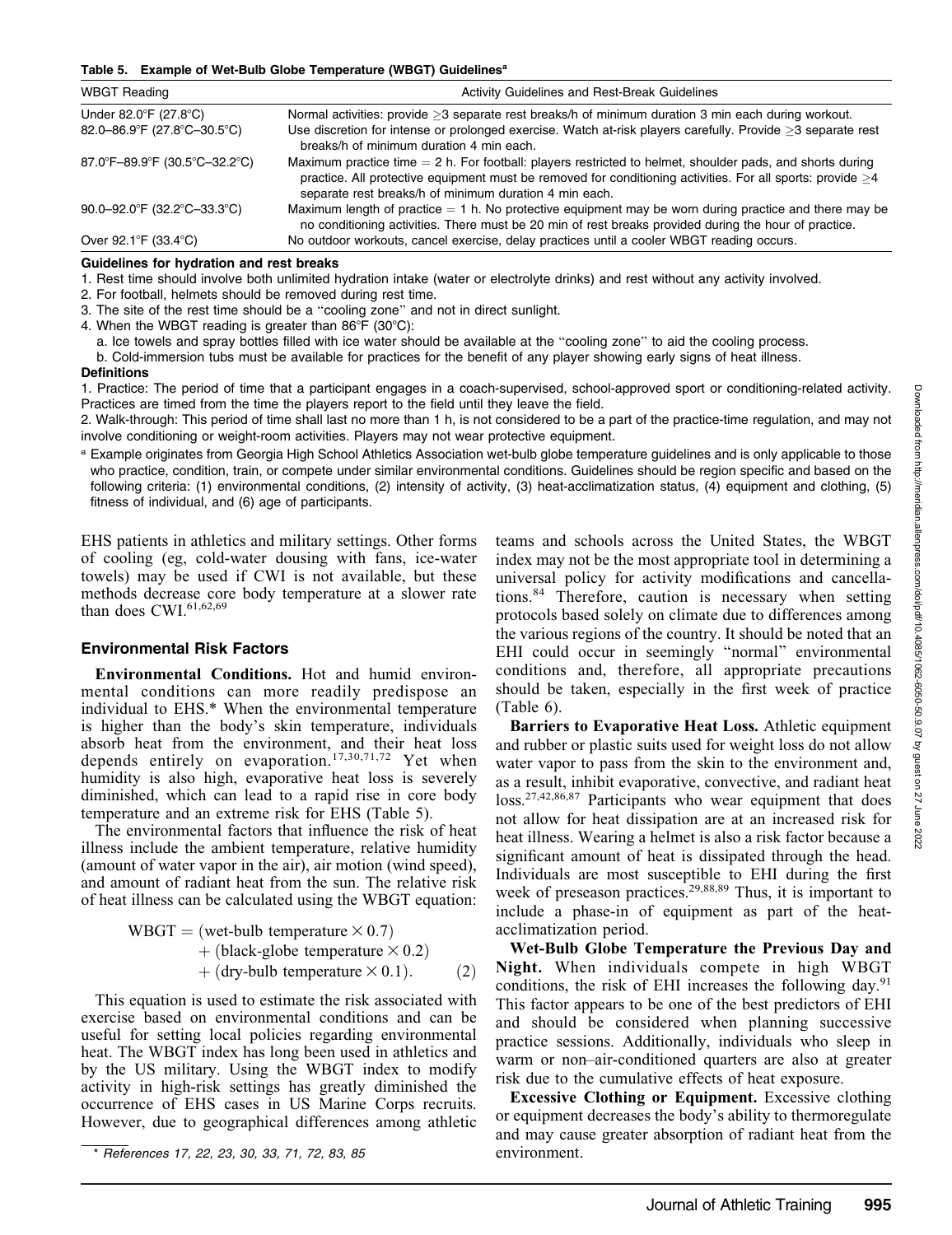| <b>Extrinsic Risk Factors</b>                                                                                                                         | Intrinsic Risk Factors                                                                                                                      |  |
|-------------------------------------------------------------------------------------------------------------------------------------------------------|---------------------------------------------------------------------------------------------------------------------------------------------|--|
| High ambient temperature, solar radiation, and high humidity                                                                                          | High intensity of exercise and/or poor physical conditioning                                                                                |  |
| Athletic gear or uniforms                                                                                                                             | Sleep loss                                                                                                                                  |  |
| Peer or organizational pressure                                                                                                                       | Dehydration or inadequate water intake                                                                                                      |  |
| Inappropriate work-to-rest ratios based on intensity, wet-bulb globe<br>temperature, clothing, equipment, fitness, and athlete's medical<br>condition | Use of diuretics or certain medications (ie, antihistamines, diuretics,<br>antihypertensives, attention-deficit hyperactive disorder drugs) |  |
| Predisposing medical conditions                                                                                                                       | Overzealousness or reluctance to report problems, issues, or illnesses                                                                      |  |
| Lack of education and awareness of heat illnesses among coaches,<br>athletes, and medical staff                                                       | Inadequate heat acclimatization                                                                                                             |  |
| No emergency plan to identify and treat exertional heat illnesses                                                                                     | High muscle mass-to-body fat ratio                                                                                                          |  |
| Minimal access to fluids before and during practice and rest breaks                                                                                   | Presence of a fever                                                                                                                         |  |
| Delay in recognition of early warning signs                                                                                                           | Skin disorder                                                                                                                               |  |

#### Nonenvironmental Risk Factors

Heat Acclimatization. Heat acclimatization is a physiologic response to repeated heat exposure during exercise over the course of 10 to 14 days.<sup>24,25,92</sup> This response enables the body to cope more effectively with thermal stressors and consists of increases in stroke volume and sweat rate and decreases in heart rate, core body temperature, skin temperature, and sweat salt losses.<sup>17,93,54</sup> Athletes should be allowed to acclimatize to the heat sufficiently before stressful conditions such as full equipment, multiple practices within a day, or performance trials are implemented.16,23,26,27,88 Individual differences affect the onset and decay of heat acclimatization.24,25 The rate of acclimatization is related to aerobic conditioning and fitness; in general, a better conditioned athlete will acclimatize to the heat more quickly.

Exercise Intensity. The rate of metabolic heat production is clearly a function of the intensity of physical exertion. The relative intensity of exercise, which is based in part on individual physical fitness, has the greatest influence on the rate of increase in core body temperature.<sup>94</sup> From a physiologic standpoint, high-intensity exercise results in a substantial amount of metabolic heat production, which then produces a rapid rise in core body temperature.  $95-97$  This rapid rise in temperature often exceeds the ability of the body to dissipate heat, ultimately overwhelming the thermoregulatory system. From a behavioral standpoint, individuals will often use an anticipatory defense mechanism and behavioral modifications (eg, slowing their pace) to protect themselves against dangerous levels of hyperthermia.98,99 However, during competition, the will to win or to accomplish a personal best may trump this internal cue. In addition, external pressure from coaches or teammates may force athletes to ignore this protective instinct.54,88

Overzealousness. Overzealous athletes are at higher risk for EHI because they tend to override the normal behavioral adaptations to heat and ignore early warning signs of EHI.<sup>42,88</sup>

Poor Physical Condition. Untrained individuals are more susceptible to EHI than trained individuals because, as aerobic power ( $\overline{V_{O2}}$ max) improves, the ability to withstand heat stress generally also improves.<sup>42,44-46</sup> High-intensity exercise can readily produce 1000 kcal/h and elevate the core temperature of at-risk athletes (those who are unfit, overweight, or unacclimatized) to a dangerous level in less than 30 minutes.<sup>94</sup>

Increased Body Mass Index. Obese people are at increased risk for EHI because they are less efficient in dissipating heat and produce more metabolic heat during exercise. Conversely, those who are muscle bound produce increased metabolic heat and have a lower ratio of surface area to mass, contributing to a decreased ability to dissipate heat.<sup>42,100</sup>

Dehydration. Excess sweat loss, inadequate fluid intake, vomiting, diarrhea, certain medications, and alcohol can lead to a measureable fluid deficit. Proper hydration can help to reduce exercise heart rate,<sup>15,34,101–103</sup> fatigue,<sup>12,104</sup> and core body temperature,  $105,106$  while improving performance<sup>105–107</sup> and cognitive functioning.<sup>81,108–111</sup> Dehydration of as little as 2% of body weight can negatively affect performance and thermoregulation.<sup>32,34</sup> Caution should be taken to ensure that athletes arrive at practice euhydrated (ie, having reestablished their weight since the last practice) and replace body water that is lost during practice. Measuring body-weight change before, during, and after a practice or an event and across successive days is the preferred method for monitoring dehydration in the field. Using a clinical refractometer is another effective method of estimating hydration status: specific gravity should be no more than 1.020 at the start of the activity.16,31,32,42 Hydration status can also be identified by monitoring the first-void morning urine color via a urine color chart (urine color should be no more than 4).  $31,42$ 

Water loss that is not sufficiently regained by the next practice increases the risk for EHI. $^{11,27,31,32}$  Cumulative dehydration develops insidiously over several days and is typically observed during the first few days of preseason practices<sup>112</sup> and in tournament competition. Cumulative dehydration can be detected by monitoring daily prepractice and postpractice body weights and morning urine color. During intense exercise in the heat, sweat rates can be as high as 2 L/h; if the fluid is not replaced, large deficits will result.27 Therefore, the rehydration rate may have to be increased during exercise periods of this nature in order to minimize fluid deficits.

Illness. Individuals who are currently or were recently ill may be at increased risk for EHI because of fever, dehydration, or medications (eg, decongestants or antidiarrheal agents). $27,42$ 

History of Exertional Heat Illness. Athletes with a history of heat illness are often at greater risk for recurrent heat illness during strenuous physical activity due to the potential for widespread debilitation involving the thermoregulatory, central nervous, cardiovascular,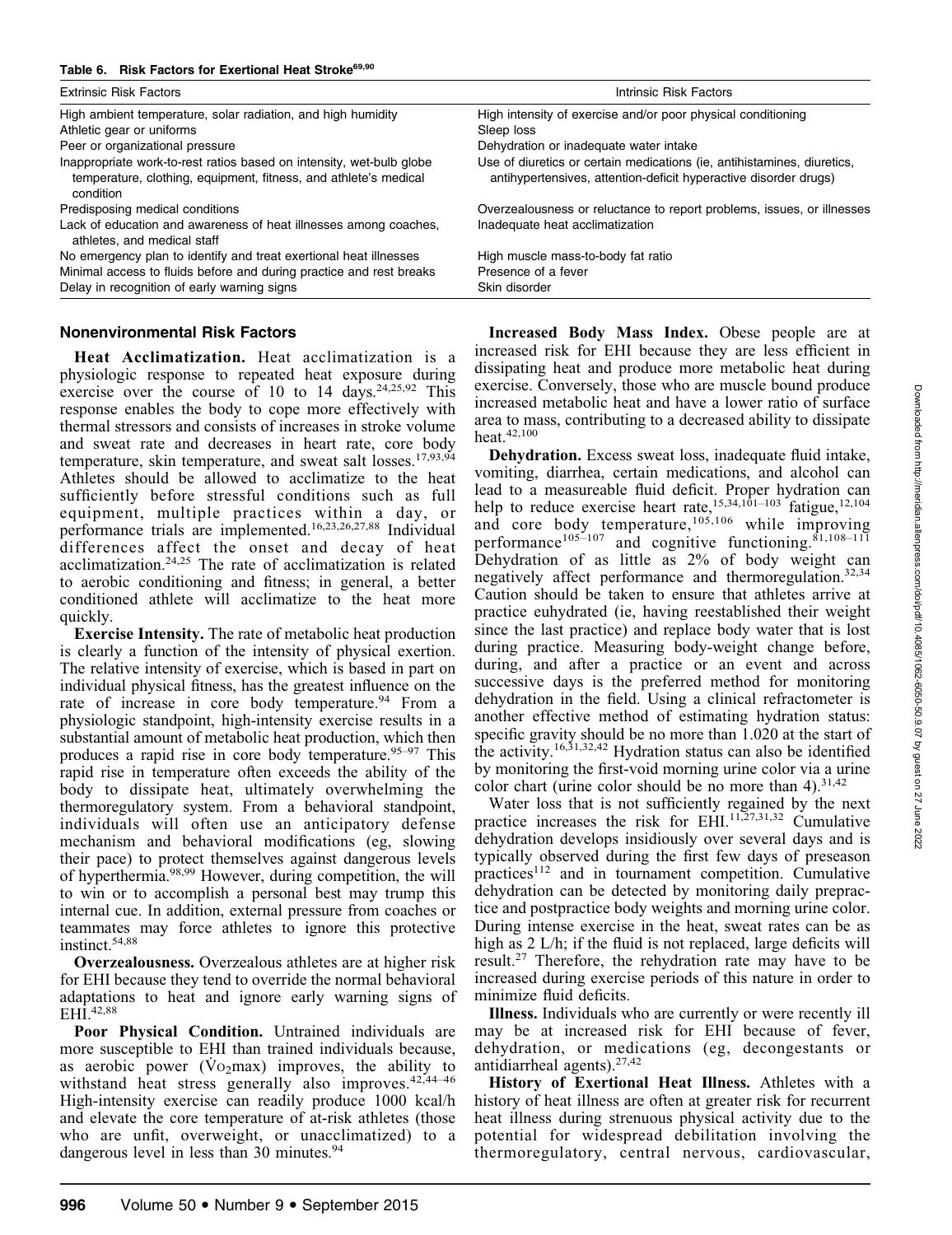musculoskeletal, renal, and hepatic systems.20,33,42,65–68 However, these long-term effects are markedly reduced if proper treatment is initiated within 10 minutes of collapse.<sup>57</sup> Identifying the cause of the heat illness and making appropriate decisions to correct the cause will decrease the risk of subsequent heat illnesses.<sup>66</sup> Therefore, the clinician's thorough understanding of the common causes and predisposing factors of EHI is extremely important. Addressing these common causes and implementing proper strategies to mitigate their harmful effects may be the most important approach in avoiding EHIs.

Medications and Drugs. Individuals who take certain medications or drugs, particularly those with a dehydrating effect or those that increase metabolic rate, are at increased risk for EHI.113–116 Medications that have been suggested to have an adverse effect on thermoregulation include stimulants, antihistamines, anticholinergics, and antipsychotics.116 Approximately one-third of high school football players reportedly used dietary supplements, most for the purpose of increasing muscle mass.<sup>113</sup> Although such substances do not preclude participation, clinicians should recognize that these athletes are at higher risk and ensure adherence to acclimatization and hydration strategies and observe and intervene to protect if the athlete appears to be struggling.

Electrolyte Imbalance. Electrolyte imbalances can occur even in trained, acclimatized individuals who engage in regular physical activity and eat a normal diet. Most sodium and chloride losses occur through the urine, but people with high sweat rates (eg,  $>2$  L/h) and sodium concentrations and those who are not heat acclimatized can lose significant amounts of sodium during physical activity. It is important to emphasize that athletes' meals should replace electrolyte losses and thereby allow them to avoid salt-depletion dehydration. Electrolyte imbalances also commonly arise with the use of diuretics.<sup>117,118</sup>

#### Hospitalization and Recovery

After an episode of EHS, the patient may experience impaired thermoregulation, persistent CNS dysfunction, hepatic insufficiency, and renal insufficiency.<sup>65–67,119</sup> For persons with EHS and associated multisystem tissue damage, the rate of recovery is highly individualized, ranging up to more than 1 year.<sup>65,119–121</sup> However, evidence indicates that the degree of morbidity is negatively associated with proper recognition and treatment.<sup>69</sup> If EHS is quickly recognized and immediately treated, morbidity and mortality are significantly decreased.

A patient who experiences EHS may have compromised heat tolerance and heat acclimatization even after physician clearance. Additional heat stress may reduce the patient's ability to train and compete due to impaired cardiovascular and thermoregulatory responses.<sup>65,67</sup> After recovery from EHS, an athlete's physical activity should be restricted and the gradual return to sport individualized by a physician. The patient should be monitored daily by the clinician during exercise. During the return to exercise, the patient may experience some detraining and deconditioning not directly related to the EHS. He or she should be evaluated over time to determine if there has been complete recovery of exercise and heat tolerance.

Certified athletic trainers and other allied health care providers must be able to differentiate EAMCs, heat syncope, heat exhaustion, exertional heat injury, and EHS in order to treat these conditions appropriately in athletes. This position statement outlines the NATA's current recommendations to reduce the incidence, improve the recognition, and optimize the treatment of these heat illnesses in athletes. Education and increased awareness will help to reduce both the frequency and severity of heat illnesses in athletes.

#### ACKNOWLEDGMENTS

We gratefully acknowledge the efforts of William M. Adams, MS, ATC; Chad Asplund, MD, MPH; Michele Benz, MS, LAT, ATC, CSCS; Yuri Hosokawa, MAT, ATC; Glen P. Kenny, PhD; Brendon P. McDermott, PhD, ATC, and the Pronouncements Committee in the review of this document.

#### **DISCLAIMER**

The NATA and NATA Foundation publish position statements as a service to promote the awareness of certain issues to members. The information contained in the position statement is neither exhaustive nor exclusive to all circumstances or individuals. Variables such as institutional human resource guidelines, state or federal statutes, rules, or regulations, as well as regional environmental conditions, may impact the relevance and implementation of these recommendations. The NATA and NATA Foundation advise members and others to carefully and independently consider each of the recommendations (including the applicability of same to any particular circumstance or individual). The position statement should not be relied upon as an independent basis for care but rather as a resource available to NATA members or others. Moreover, no opinion is expressed herein regarding the quality of care that adheres to or differs from the NATA and NATA Foundation position statements. The NATA and NATA Foundation reserve the right to rescind or modify its position statements at any time.

# REFERENCES

- 1. Binkley HM, Beckett J, Casa DJ, Kleiner DM, Plummer PE. National Athletic Trainers' position statement: exertional heat illnesses. J Athl Train. 2002;37(3):329–343.
- 2. Casa DJ, Armstrong LE, Carter R, Lopez R, McDermott B, Scriber K. Historical perspectives on medical care for heat stroke, part 1: ancient times through the nineteenth century: a review of the literature. Athl Train Sports Health Care. 2010;2(3):132–138.
- 3. Casa DJ, Armstrong LE, Carter R, Lopez R, McDermott B, Scriber K. Historical perspectives on medical care for heat stroke, part 2: 1850 through the present: a review of the literature. Athl Train Sports Health Care. 2010;2(4):178–190.
- 4. Schwellnus M. Cause of exercise associated muscle cramps (EAMC)—altered neuromuscular control, dehydration or electrolyte depletion? Br J Sports Med. 2009;43(6):401-408.
- 5. Bergeron MF. Muscle cramps during exercise—is it fatigue or electrolyte deficit? Curr Sports Med Rep. 2008;7(4):S50–S55.
- 6. Maughan R. Exercise-induced muscle cramp: a prospective biochemical study in marathon runners. J Sports Sci. 1986;4(1):31–34.
- 7. Schwellnus M, Drew N, Collins M. Increased running speed and previous cramps rather than dehydration or serum sodium changes predict exercise-associated muscle cramping: a prospective cohort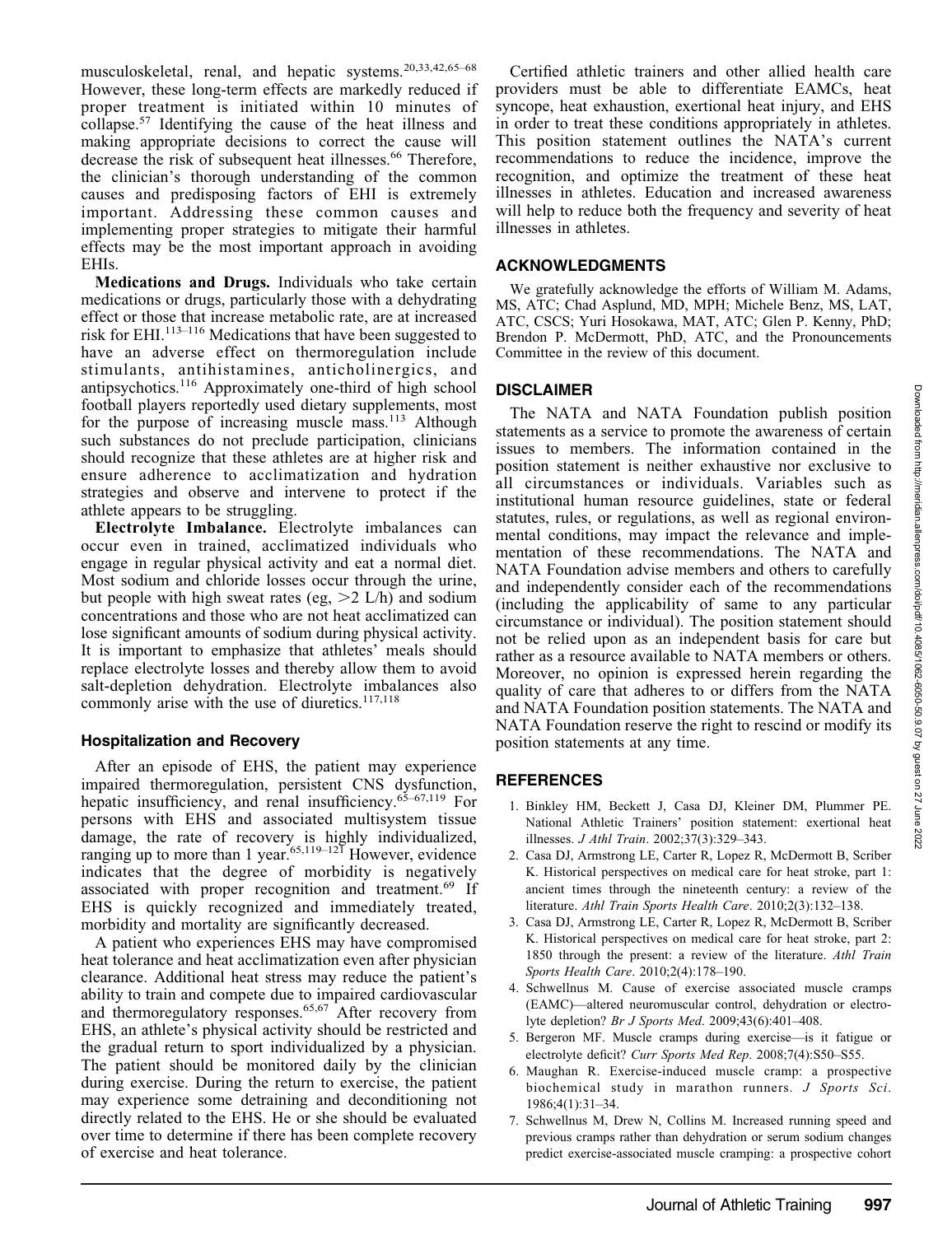- 8. Schwellnus M, Nicol J, Laubscher R, Noakes T. Serum electrolyte concentrations and hydration status are not associated with exercise associated muscle cramping (EAMC) in distance runners. Br J Sports Med. 2004;38(4):488–492.
- 9. Bergeron M. Heat cramps: fluid and electrolyte challenges during tennis in the heat. *J Sci Med Sport.* 2003;6(1):19-27.
- 10. Parisi L, Pierelli F, Amabile G, et al. Muscular cramps: proposals for a new classification. Acta Neurol Scand. 2003;107(3):176– 186.
- 11. Stofan JR, Zachwieja JJ, Horswill CA, Murray R, Anderson SA, Eichner ER. Sweat and sodium losses in NCAA football players: a precursor to heat cramps? Int J Sport Nutr Exerc Metab. 2005;15(6):641–652.
- 12. Carter R, Cheuvront SN, Vernieuw CR, Sawka MN. Hypohydration and prior heat stress exacerbates decreases in cerebral blood flow velocity during standing. J Appl Physiol (1985). 2006;101(6):1744– 1750.
- 13. Poh PY, Armstrong LE, Casa DJ, et al. Orthostatic hypotension after 10 days of exercise-heat acclimation and 28 hours of sleep loss. Aviat Space Environ Med. 2012;83(4):403–411.
- 14. Nybo L, Rasmussen P, Sawka MN. Performance in the heatphysiological factors of importance for hyperthermia-induced fatigue. Compr Physiol. 2014;4(2):657–689.
- 15. Kenefick RW, Sawka MN. Heat exhaustion and dehydration as causes of marathon collapse. Sports Med. 2007;37(4–5):378–381.
- 16. Armstrong LE, Casa DJ, Millard-Stafford M, Moran DS, Pyne SW, Roberts WO. American College of Sports Medicine position stand: exertional heat illness during training and competition. Med Sci Sports Exerc. 2007;39(3):556–572.
- 17. Sawka MN, Leon LR, Montain SJ, Sonna LA. Integrated physiological mechanisms of exercise performance, adaptation, and maladaptation to heat stress. Compr Physiol. 2011;1(4):1883– 1928.
- 18. Winkenwerder W, Sawka MN. Disorders due to heat and cold. In: Goldman L, Schafer AI, eds. Goldman-Cecil Medicine. 24th ed. Philadelphia, PA: Elsevier, Inc; 2011:666–670.
- 19. Casa DJ, Armstrong LE, Ganio MS, Yeargin S. Exertional heat stroke in competitive athletes. Curr Sports Med Rep. 2005;4(6):309–317.
- 20. Adams WM, Hosokawa Y, Casa DJ. The timing of exertional heat stroke survival starts prior to collapse. Med Sci Sports Exerc. 2015;14(4):273–274.
- 21. Ebell MH, Siwek J, Weiss BD, et al. Strength of recommendation taxonomy (SORT): a patient-centered approach to grading evidence in the medical literature. Am Fam Physician. 2004;69(3):548–556.
- 22. Casa DJ, Anderson SA, Baker L, et al. The Inter-Association Task Force for Preventing Sudden Death in Collegiate Conditioning Sessions: best practices recommendations. J Athl Train. 2012;47(4):477–480.
- 23. Casa DJ, Almquist J, Anderson SA, et al. The Inter-Association Task Force for Preventing Sudden Death in Secondary School Athletics Programs: best-practices recommendations. J Athl Train. 2013;48(4):546–553.
- 24. Armstrong LE, Maresh CM. The induction and decay of heat acclimatization in trained athletes. Sports Med. 1991;12(5):302– 312.
- 25. Pandolf KB. Time course of heat acclimation and its decay. Int J Sports Med. 1998;19(suppl 2):S157–S160.
- 26. Casa DJ, Csillan D, Armstrong LE, et al. Preseason heatacclimatization guidelines for secondary school athletics. J Athl Train. 2009;44(3):332–333.
- 27. Bergeron MF, McKeag DB, Casa DJ, et al. Youth football: heat stress and injury risk. Med Sci Sports Exerc. 2005;37(8):1421–1430.
- 28. Yeargin SW, Casa DJ, Armstrong LE, et al. Heat acclimatization and hydration status of American football players during initial summer workouts. J Strength Cond Res. 2006;20(3):463–470.
- 29. Kerr ZY, Casa DJ, Marshall SW, Comstock D. Epidemiology of exertional heat illness among U.S. high school athletes. Am J Prev Med. 2013;44(1):8–14.
- 30. Kenny GP, Journeay WS. Human thermoregulation: separating thermal and nonthermal effects on heat loss. Front Biosci (Landmark Ed). 2010;15:259–290.
- 31. Casa DJ, Armstrong LE, Hillman SK, et al. National Athletic Trainers' Association position statement: fluid replacement for athletes. J Athl Train. 2000;35(2):212–224.
- 32. Casa DJ, Clarkson PM, Roberts WO. American College of Sports Medicine roundtable on hydration and physical activity: consensus statements. Curr Sports Med Rep. 2005;4(3):115–127.
- 33. Casa DJ, Almquist J, Anderson S. Inter-Association Task Force on Exertional Heat Illnesses consensus statement. NATA News. June;2003:24–29.
- 34. Cheuvront SN, Kenefick RW, Montain SJ, Sawka MN. Mechanisms of aerobic performance impairment with heat stress and dehydration. J Appl Physiol (1985). 2010;109(6):1989–1995.
- 35. Courson R. Preventing sudden death on the athletic field: the emergency action plan. Curr Sports Med Rep. 2007;6(2):93-100.
- 36. Anderson J, Courson RW, Kleiner DM, McLoda TA. National Athletic Trainers' Association position statement: emergency planning in athletics.  $J$  Athl Train. 2002;37(1):99-104.
- 37. Casa DJ, Guskiewicz KM, Anderson SA, et al. National Athletic Trainers' Association position statement: preventing sudden death in sports. J Athl Train. 2012;47(1):96–118.
- 38. Casa DJ, Becker SM, Ganio MS, et al. Validity of devices that assess body temperature during outdoor exercise in the heat. J Athl Train. 2007;42(3):333–342.
- 39. Gagnon D, Lemire BB, Jay O, Kenny GP. Aural canal, esophageal, and rectal temperatures during exertional heat stress and the subsequent recovery period. J Athl Train. 2010;45(2):157-163.
- 40. Huggins R, Glaviano N, Negishi N, Casa DJ, Hertel J. Comparison of rectal and aural core body temperature thermometry in hyperthermic, exercising individuals: a meta-analysis. J Athl Train. 2012;47(3):329–338.
- 41. Ronneberg K, Roberts WO, McBean AD, Center BA. Temporal artery temperature measurements do not detect hyperthermic marathon runners. Med Sci Sports Exerc. 2008;40(8):1373–1375.
- 42. Cleary M. Predisposing risk factors on susceptibility to exertional heat illness: clinical decision-making considerations. J Sport Rehabil. 2007;16(3):204–214.
- 43. Shibolet S, Coll R, Gilat T, Sohar E. Heatstroke: its clinical picture and mechanism in 36 cases. Q J Med. 1967;36(144):525–548.
- 44. Wallace RF, Kriebel D, Punnett L, et al. Risk factors for recruit exertional heat illness by gender and training period. Aviat Space Environ Med. 2006;77(4):415–421.
- 45. Rav-Acha M, Hadad E, Epstein Y, Heled Y, Moran DS. Fatal exertional heat stroke: a case series. Am J Med Sci. 2004;328(2):84-87.
- 46. Epstein Y, Moran DS, Shapiro Y, Sohar E, Shemer J. Exertional heat stroke: a case series. Med Sci Sports Exerc. 1999;31(2):224-228.
- 47. Green JM, Yang Z, Laurent CM, et al. Session RPE following interval and constant-resistance cycling in hot and cool environments. Med Sci Sports Exerc. 2007;39(11):2051–2057.
- 48. Roelands B, Meeusen R. Caffeine, dopamine and thermoregulation. Eur J Appl Physiol. 2012;112(5):1979–1980.
- 49. Wagner T, Behnia N, Ancheta W, Shen R, Farrokhi S, Powers C. Strengthening and neuromuscular reeducation of the gluteus maximus in a triathlete with exercise-associated cramping of the hamstrings. J Orthop Sports Phys Ther. 2010;40(2):112-119.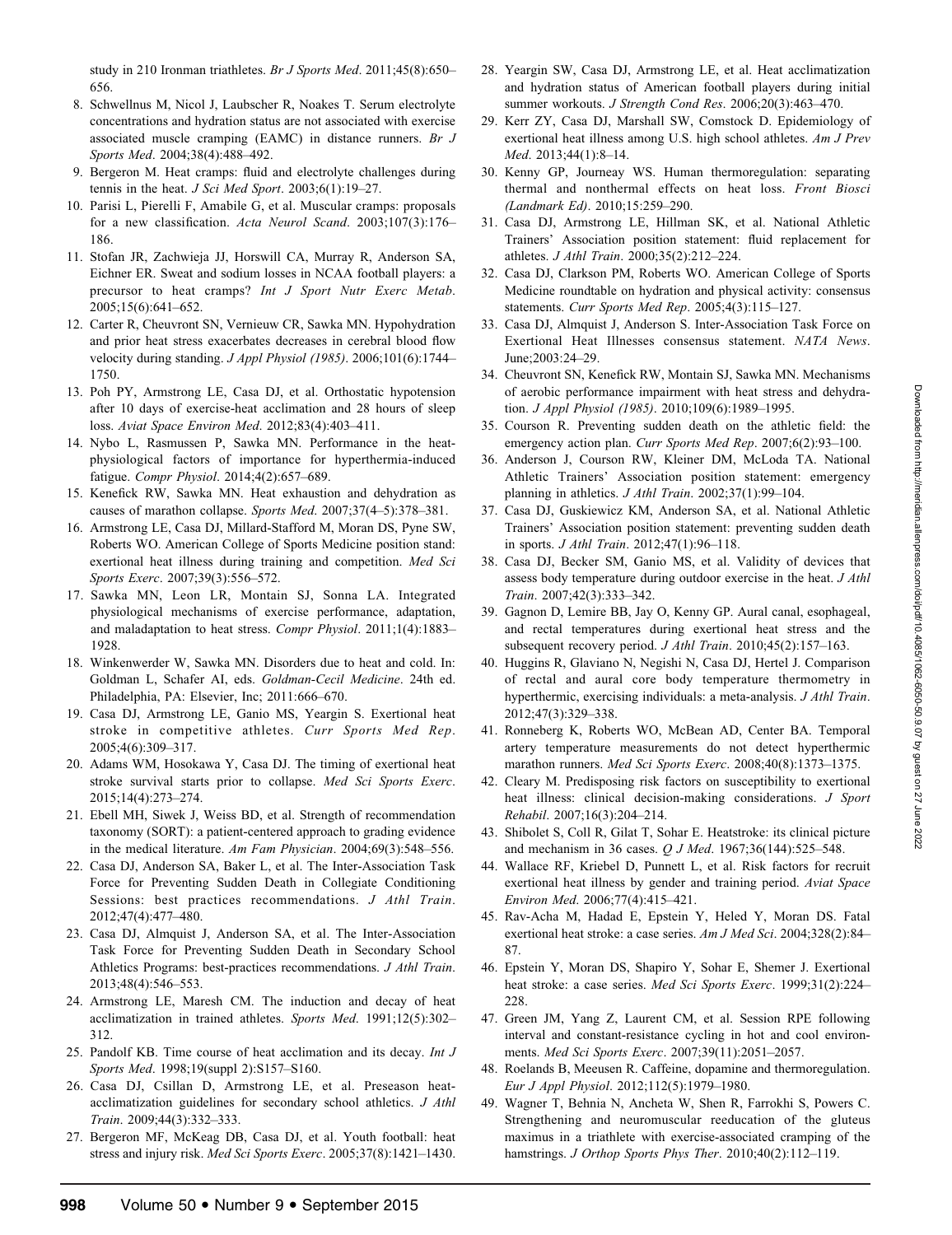- 50. Maquirriain J, Merello M. The athlete with muscular cramps: clinical approach. J Am Acad Orthop Surg. 2007;15(7):425-431.
- 51. Shang G, Collins M, Schwellnus M. Factors associated with a selfreported history of exercise-associated muscle cramps in Ironman triathletes: a case-control study. Clin J Sport Med. 2011;21(3):204– 210.
- 52. Casa DJ. Preventing Sudden Death in Sport and Physical Activity. Sudbury, MA: Jones and Bartlett Learning; 2012.
- 53. Bertolasi L, De Grandis D, Bongiovanni L, Zanette G, Gasperini M. The influence of muscular lengthening on cramps. Ann Neurol. 1993;33(2):176–180.
- 54. Allen S, Miller K, Albrecht J, Garden-Robinson J, Blodgett-Salafia E. Ad libitum fluid intake and plasma responses following pickle juice, hypertonic saline, and deionized water ingestion. J Athl Train. 2013;48(6):734–740.
- 55. Miller KC. Electrolyte and plasma responses after pickle juice, mustard, and deionized water ingestion in dehydrated humans. J Athl Train. 2014;49(3):360–367.
- 56. Armstrong LE, Lopez RM. Return to exercise training after heat exhaustion. J Sport Rehabil. 2007;16(3):182–189.
- 57. Casa DJ, McDermott BP, Lee EC, Yeargin SW, Armstrong LE, Maresh CM. Cold water immersion: the gold standard for exertional heatstroke treatment. Exerc Sport Sci Rev. 2007;35(3):141-149.
- 58. Casa DJ, Kenny GP, Taylor NA. Immersion treatment for exertional hyperthermia: cold or temperate water? Med Sci Sports Exerc. 2010;42(7):1246–1252.
- 59. Miller KC, Swartz EE, Long BC. Cold-water immersion for hyperthermic humans wearing American football uniforms. J Athl Train. 2015;50(8):792–799.
- 60. Gagnon D, Lemire BB, Casa DJ, Kenny GP. Cold-water immersion and the treatment of hyperthermia: using  $38.6^{\circ}$ C as a safe rectal temperature cooling limit. J Athl Train. 2010;45(5):439–444.
- 61. Costrini A. Emergency treatment of exertional heatstroke and comparison of whole body cooling techniques. Med Sci Sports Exerc. 1990;22(1):15–18.
- 62. McDermott BP, Casa DJ, O'Connor FG. Cold-water dousing with ice massage to treat exertional heat stroke: a case series. Aviat Space Environ Med. 2009;80(8):720–722.
- 63. DeMartini JK, Casa DJ, Stearns R, et al. Effectiveness of cold water immersion in the treatment of exertional heat stroke at the Falmouth Road Race. Med Sci Sports Exerc. 2015;47(2):240–245.
- 64. Pryor RR, Casa DJ, Holschen JC, O'Connor FG, Vandermark LW. Exertional heat stroke: strategies for prevention and treatment from the sports field to the emergency department. Clin Pediatr Emerg Med. 2013;14(4):267-278.
- 65. O'Connor FG, Casa DJ, Bergeron MF, et al. American College of Sports Medicine roundtable on exertional heat stroke – return to duty/return to play: conference proceedings. Curr Sports Med Rep. 2010;9(5):314–321.
- 66. McDermott BP, Casa DJ, Yeargin SW, Ganio MS, Armstron LE, Maresh CM. Recovery and return to activity following exertional heat stroke: considerations for the sports medicine staff. J Sport Rehabil. 2007;16(3):163–181.
- 67. O'Connor FG, Williams AD, Blivin S, Heled Y, Deuster P, Flinn SD. Guidelines for return to duty (play) after heat illness: a military perspective. J Sport Rehabil. 2007;16(3):227–237.
- 68. Moran DS, Heled Y, Still L, Laor A, Shapiro Y. Assessment of heat tolerance for post exertional heat stroke individuals. Med Sci Monit. 2004;10(6):CR252–CR257.
- 69. Casa DJ, Armstrong LE, Kenny GP, O'Connor FG, Huggins RA. Exertional heat stroke: new concepts regarding cause and care. Curr Sports Med Rep. 2012;11(3):115-123.
- 70. Sawka MN, Castellani JW, Cheuvront SN, Young AJ. Physiological systems and their responses to conditions of heat and cold. In: Farrell PA, Joyner MJ, Caiozzo VJ, eds. ACSM's Advanced

Exercise Physiology. 2nd ed. Philadelphia, PA: Lippincott, Williams & Wilkins; 2012:567–602.

- 71. Epstein Y, Roberts WO. The pathophysiology of heat stroke: an integrative view of the final common pathway. Scand J Med Sci Sports. 2011;21(6):742-748.
- 72. Armstrong LE. Exertional Heat Illnesses. Champaign, IL: Human Kinetics; 2003.
- 73. Santee W, Gonzalez R. Characteristics of the thermal environment. In: Pandolf KB, Sawka MN, Gonzalez RR, eds. Human Performance Physiology and Environmental Medicine at Terrestrial Extremes. Indianapolis, IN: Benchmark Press; 1988:1–44.
- 74. Cooper E, Ferrara M, Broglio S. Exertional heat illness and environmental conditions during a single football season in the southeast. J Athl Train. 2006;41(3):332–336.
- 75. Schwellnus M, Allie S, Derman W, Collins M. Increased running speed and pre-race muscle damage as risk factors for exerciseassociated muscle cramps in a 56 km ultra-marathon: a prospective cohort study. Br J Sports Med. 2011;45(14):1132–1136.
- 76. Khan S, Burne J. Reflex inhibition of normal cramp following electrical stimulation of the muscle tendon. J Neurophysiol. 2007;98(3):1102–1107.
- 77. Jung A, Bishop P, Al-Nawwas A, Dale R. Influence of hydration and electrolyte supplementation on incidence and time to onset of exercise-associated muscle cramps. J Athl Train. 2005;40(2):71– 75.
- 78. Miller K, Mack G, Knight K, et al. Three percent hypohydration does not affect the threshold frequency of electrically induced cramps. Med Sci Sports Exerc. 2010;42(11):2056–2063.
- 79. Braulick K, Miller K, Albrecht J, Tucker J, Deal J. Significant and serious dehydration does not affect skeletal muscle cramp threshold frequency. Br J Sports Med. 2013;47(11):710-714.
- 80. Summers K, Snodgrass S, Callister R. Predictors of calf cramping in rugby league. J Strength Cond Res. 2014;28(3):774–783.
- 81. Lieberman HR, Bathalon GP, Falco CM, Kramer FM, Morgan CA, Niro P. Severe decrements in cognition function and mood induced by sleep loss, heat, dehydration, and undernutrition during simulated combat. Biol Psychiatry. 2005;57(4):422–429.
- 82. Bouchama A, Knochel JP. Heat stroke. N Engl J Med. 2002;346(25):1978–1988.
- 83. DeMartini JK, Casa DJ, Belval L, et al. Environmental conditions and the occurrence of exertional heat illnesses and exertional heat stroke at the Falmouth Road Race. J Athl Train. 2014;49(4):478– 485.
- 84. Roberts WO. Determining a ''do not start'' temperature for a marathon on the basis of adverse outcomes. Med Sci Sports Exerc. 2010;42(2):226–232.
- 85. Bergeron MF, Bahr R, Bartsch P, et al. International Olympic Committee consensus statement on thermoregulatory and altitude challenges for high-level athletes. Br J Sports Med. 2012;46(11):770–779.
- 86. Armstrong LE, Johnson EC, Casa DJ, et al. The American football uniform: uncompensable heat stress and hyperthermic exhaustion. J Athl Train. 2010;45(2):117–127.
- 87. Kulka TJ, Kenney WL. Heat balance limits in football uniforms how different uniform ensembles alter the equation. Phys Sportsmed. 2002;30(7):29–39.
- 88. Lopez RM, Casa DJ, McDermott BP, Stearns RL, Armstrong LE, Maresh CM. Exertional heat stroke in the athletic setting: a review of the literature. Athl Train Sports Health Care. 2011;3(4):189–200.
- 89. Grundstein AJ, Ramseyer C, Zhao F, et al. A retrospective analysis of American football hyperthermia deaths in the United States. Int J Biometeorol. 2012;56(1):11–20.
- 90. Tokizawa K, Sawada S, Tai T, et al. Effects of partial sleep restriction and subsequent daytime napping on prolonged exertional heat strain. Occup Environ Med. 2015;72(7):521–528.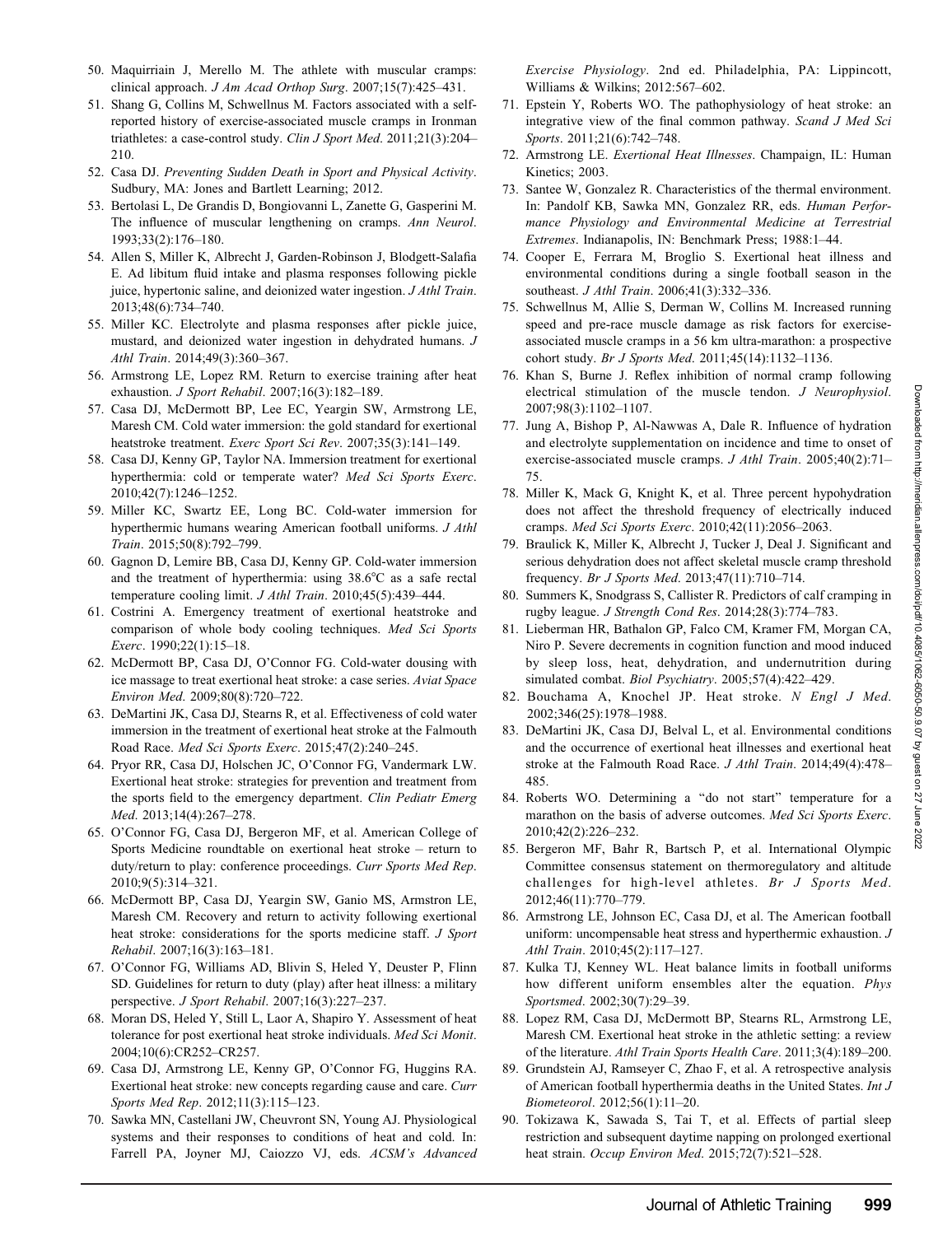- 91. Wallace RF, Kriebel D, Punnett L, et al. The effects of continuous hot weather training on risk of exertional heat illness. Med Sci Sports Exerc. 2005;37(1):84–90.
- 92. Armstrong LE, Stoppani J. Central nervous system control of heat acclimation adaptations: an emerging paradigm. Rev Neurosci. 2002;13(3):271–285.
- 93. Lorenzo S, Halliwill JR, Sawka MN, Minson CT. Heat acclimation improves exercise performance. J Appl Physiol (1985). 2010;109(4):1140–1147.
- 94. Noakes TD, Myburgh KH, du Plessis J, et al. Metabolic rate, not percent dehydration, predicts rectal temperature in marathon runners. Med Sci Sports Exerc. 1991;23(4):443–449.
- 95. Mora-Rodriquez R, Del Coso J, Estevez E. Thermoregulatory responses to constant versus variable-intensity exercise in the heat. Med Sci Sports Exerc. 2008;40(11):1945–1952.
- 96. Kenny GP, Niedre PC. The effect of exercise intensity on the postexercise esophageal temperature response. Eur J Appl Physiol. 2002;86(4):342–346.
- 97. Fowkes Godek S, Godek JJ, Bartolozzi AR. Thermal responses in football and cross-country athletes during their respective practices in a hot environment. J Athl Train. 2004;39(3):235–240.
- 98. Tucker R, Noakes T. The physiological regulation of pacing strategy during exercise: a critical review. Br J Sports Med. 2009;43(6):E1.
- 99. Marino F. Anticipatory regulation and avoidance of catastrophe during exercise-induced hyperthermia. Comp Biochem Physiol B Biochem Mol Biol. 2004;139(4):561–569.
- 100. Chung NK, Pin CH. Obesity and the occurrence of heat disorders. Mil Med. 1996;161(12):739–742.
- 101. Montain SJ, Sawka MN, Latzka WA, Valeri CR. Thermal and cardiovascular strain from hypohydration: influence of exercise intensity. Int J Sports Med. 1998;19(2):87–91.
- 102. Sawka MN, Cheuvront SN, Kenefick RW. High skin temperature and hypohydration impair aerobic performance. Exp Physiol. 2012;97(3):327–332.
- 103. Adams WM, Ferraro EM, Huggins RA, Cass DJ. Influence of body mass loss on changes in heart rate during exercise in the heat: a systematic review. J Strength Cond Res. 2014;28(8):2380–2389.
- 104. Hubbard RW, Armstrong LE. The heat illnesses: biochemical, ultrastructural, and fluid-electrolyte considerations. In: Pandolf KB, et al. Human Performance Physiology and Environmental Medicine at Terrestrial Extremes. Indianapolis, IN: Benchmark Press; 1988:305.
- 105. Lopez RM, Casa DJ, Jensen KA, et al. Examining the influence of hydration status on physiological responses and running speed during trail running in the heat with controlled exercise intensity. J Strength Cond Res. 2011;25(11):2944–2954.
- 106. Casa DJ, Stearns RL, Lopez RM, et al. Influence of hydration on physiological function and performance during trail running in the heat. *J Athl Train*. 2010;45(2):147-156.
- 107. Stearns RL, Casa DJ, Lopez RM, et al. Influence of hydration status on pacing during trail running in the heat. J Strength Cond Res. 2009;23(9):2533–2541.
- 108. Cheuvront SN, Kenefick RW. Dehydration: physiology, assessment, and performance effects. Compr Physiol. 2014;4(1):257–285.
- 109. Lieberman HR. Hydration and cognition: a critical review and recommendations for future research. J Am Coll Nutr. 2007;26(suppl 5):S555–S561.
- 110. Ganio MS, Armstrong LE, Casa DJ, et al. Mild dehydration impairs cognitive performance and mood of men. Br J Nutr. 2011;106(10):1535–1543.
- 111. Armstrong LE, Ganio MS, Casa DJ, et al. Mild dehydration affects mood in healthy young women. J Nutr. 2012;142(2):382–388.
- 112. Godek SF, Godek JJ, Bartolozzi AR. Hydration status in college football players during consecutive days of twice-a-day preseason practices. Am J Sports Med. 2005;33(6):843–851.
- 113. Swirzenski L, Latin RW, Berg K, Grandjean A. A survey of sport nutrition supplements in high school football players. J Strength Cond Res. 2000;14(4):464–469.
- 114. Roelands B, Hasegawa H, Watson P, et al. The effects of acute dopamine reuptake inhibition on performance. Med Sci Sports Exerc. 2008;40(5):879–885.
- 115. Goekint M, Roelands B, Heyman E, Njemini R, Meeusen R. Influence of citalopram and environmental temperature on exerciseinduced changes in BDNF. Neurosci Lett. 2011;494(2):150–154.
- 116. Watson P, Hasegawa H, Roelands B, Piacentini MF, Looverie R, Meeusen R. Acute dopamine/noradrenaline reuptake inhibition enhances human exercise performance in warm, but not temperate conditions. J Physiol. 2005;565(pt 3):873–883.
- 117. Jung AP, Bishop PA, Al-Nawwas A, Dale RB. Influence of hydration and electrolyte supplementation on incidence and time to onset of exercise-associated muscle cramps. J Athl Train. 2005;40(2):71–75.
- 118. Kenefick RW, Cheuvront SN, Montain SJ, Carter R, Sawka MN. Human water and electrolyte balance. In: Brown-Bowman BA, Russell RM, eds. Present Knowledge in Nutrition. Washington, DC: International Life Sciences Institute; 2012:493–505.
- 119. Coris EE, Walz S, Konin J, Pescasio M. Return to activity considerations in a football player predisposed to exertional heat illness: a case study. J Sport Rehabil. 2007;16(3):260–270.
- 120. Carter R, Cheuvront S, Sawka M. A case report of idiosyncratic hyperthermia and review of U.S. Army heat stroke hospitalizations. J Sport Rehabil. 2007;16(3):238–243.
- 121. Carter R, Cheuvront SN, Williams JO, et al. Epidemiology of hospitalizations and deaths from heat illness in soldiers. Med Sci Sports Exerc. 2005;37(8):1338–1344.

Address correspondence to Douglas J. Casa, PhD, ATC, FNATA, FACSM, Department of Kinesiology, University of Connecticut, 2095 Hillside Road, Box U-1110, Storrs, CT 06269-1110. Address e-mail to douglas.casa@uconn.edu.